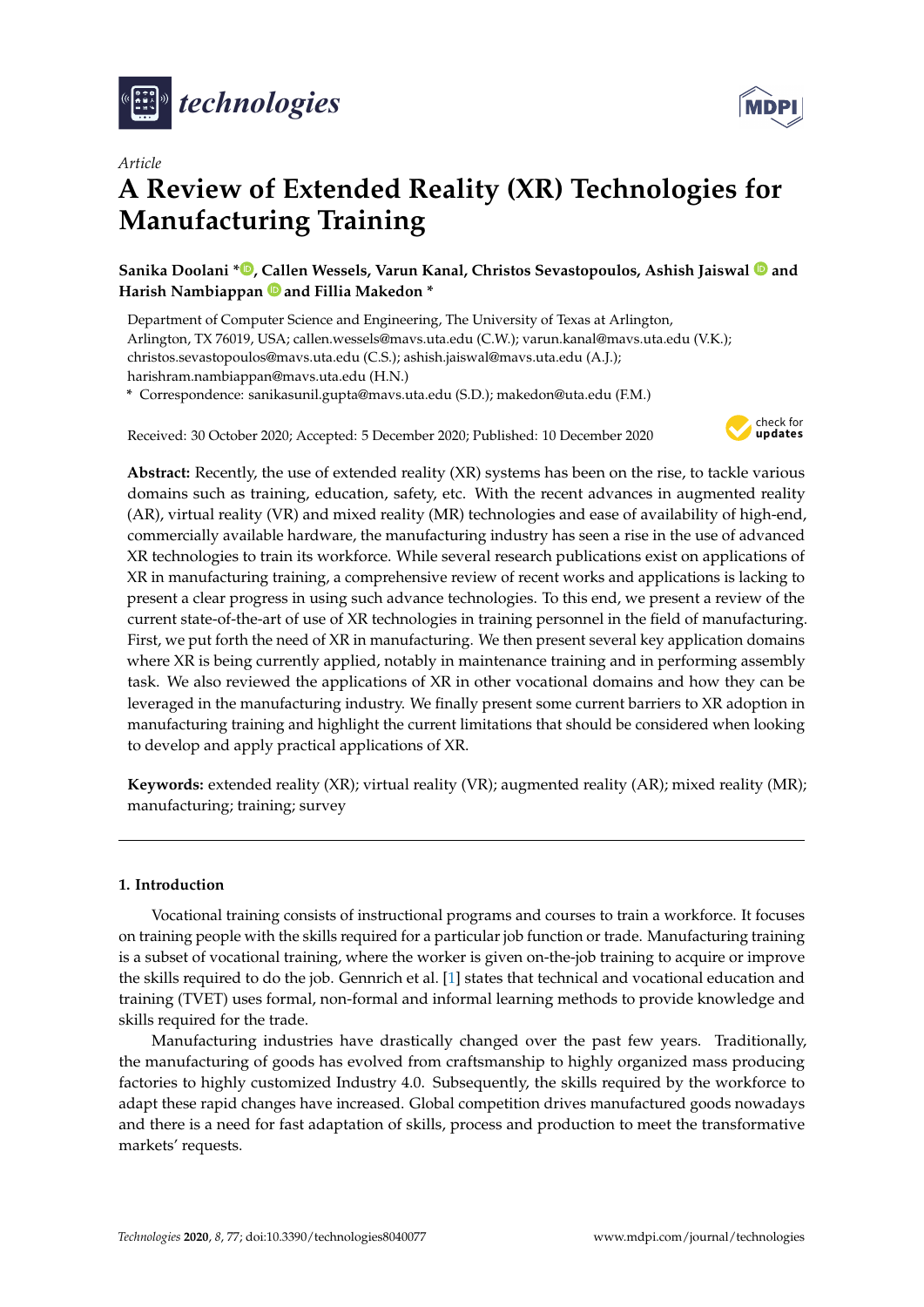The productivity has increased due to rapid advancements in manufacturing technologies. Hence, there is a need to ensure worker engagement, performance and wellness. The skills are needed for both cognitive and physical areas. There has been a very significant increase in skill demands because of the evolving manufacturing sector. For example, due to Industry 4.0, that includes Internet of Things, (IoT), Industrial Internet of Things (IIoT), Cloud-based manufacturing and smart manufacturing, which makes the manufacturing process digitized and intelligent, as described by Ero et al. [\[2\]](#page-16-1), the demand for cognitive skills has increased. With close integration of technology, robots, automated factory lines and intelligent manufacturing, the worker is required to use cognitive skills to work efficiently. Along with this, the cognitive load of workers is higher than ever and there is a need to assess, monitor and improve cognitive performance.

Newly required skills include, and are not limited to, understanding the complete manufacturing process which starts from order to delivery of the product, working with smart devices at the factory, learning to use technically advanced machinery and tools, communicating with and handling robots, understanding how to read, understanding and conveying data in real time, learning to program firm software, and working with data mining and cloud infrastructure. Due to the rise of robotic technologies, the integration of smart connected robotics and smart maintenance is common in Industry 4.0 [\[3\]](#page-16-2).

The TVET systems need to prepare for the skills of the future for global connectivity and smart technologies in the manufacturing sector. Future and Jobs Reports of the World Economic Forum from 2015 list the top ten skills that are relevant for Industry 4.0. These are cross functional skills also known as soft/interpersonal skills. Even though these skills are not-job specific and remain highly common in every vocation, the importance of training the workers with these skills that improve their cognitive performance highly affects the overall outcome of the job.

In manufacturing, the skills are applied to produce marketable goods and products. The worker acquires the skills necessary to help in the production of these goods and products and the process by which the worker develops the needed abilities is considered as training. Currently, many manufacturing companies train their workers in different ways. One popular method is by assigning a senior member of the workforce to the new worker. This member acts as a mentor and teaches every skill needed to finish the job. Another common method is by enrolling the workers in a time-based curriculum, where they are taught the theory and practical versions of the skills. Both these methods are part of on-the-job training. The other version of manufacturing training is the one that is taught in trade schools or vocational training programs outside the companies. It is very rare to see any kind of standardization or consistency amongst these methods of training. This causes the workers to learn one type of skills specific to that manufacturing company, which means that they have few transferable cognitive skills. After the training, the worker may or may not give a test to assess how much they have learned over the training period. Moreover, these methods of training do not evolve as quickly as technological advancements in the manufacturing sector.

It is highly important that workers in manufacturing environments should be trained and re-trained to meet the evolving market needs. These training should reflect the demands on their skills. The workers' skills are directly related to their performance. The purpose of this review paper is to focus on the need of worker training with advanced new immersive technologies that provide better global training, which in turn leads to the improvement of workers' cognitive performance in the manufacturing industry. We performed a comprehensive study by reviewing published articles in academic databases and present the state of the technologies and their current applications towards manufacturing training.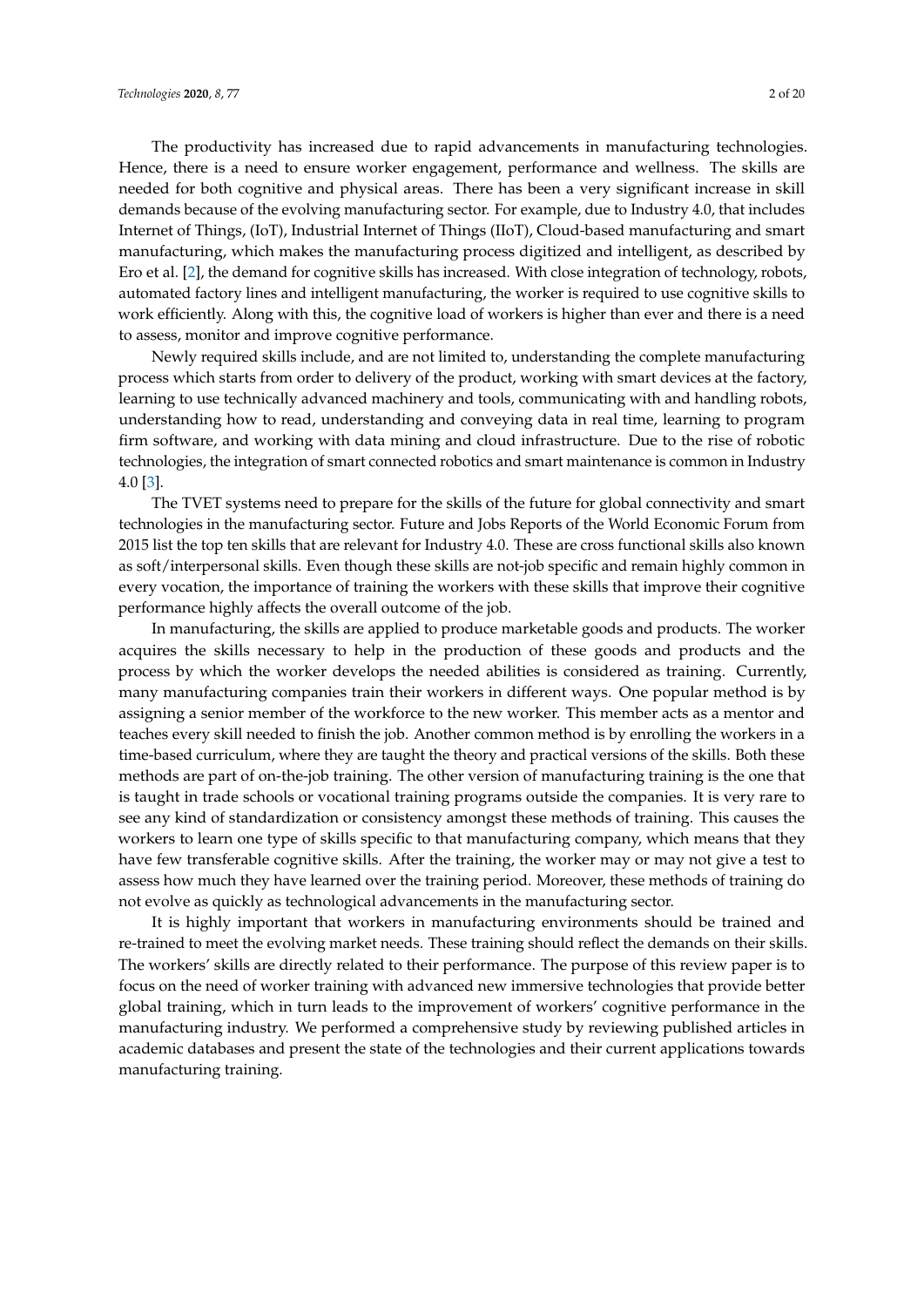# *Need for Extended Reality (XR) in Manufacturing Training*

Extended reality (XR) refers to all real and virtual environments combined together, where the interaction between human and machine occurs through interactions generated by computer technology and hardware. XR technologies consist of virtual reality (VR), mixed reality (MR) and augmented reality (AR). Figure [1](#page-2-0) shows the reality-virtuality continuum adopted from Milgram et al. [\[4\]](#page-16-3), which gives an overview of the XR ecosystem and how VR/AR/MR relates to the real and virtual environment.

Generally speaking, the question of whether introducing XR as the sole or complementary method for training is viable or not, shall depend on an array of factors: training needs, available resources, health and safety risks, privacy concerns, etc. Therefore, companies and corporate groups should perform a thorough analysis considering the aforementioned factors, in order to determine whether XR training is capable of yielding fruitful outcomes.

<span id="page-2-0"></span>

**Figure 1.** Reality–Virtuality continuum adopted from [\[4\]](#page-16-3).

In order for companies to hire employees who meet the standards required in terms of skill acquisition, they need to find new ways to recruit and prepare candidate employees to join the workforce [\[5\]](#page-16-4). Although there is no universally applicable solution, each company needs to adjust their various needs to the resources available. Nevertheless, given the constant need to address the recurring complexities of modern manufacturing, it is apparent that building consistent worker training programs is of indispensable importance in modern manufacturing organizations [\[6\]](#page-16-5). Contemporary technologies (XR, sensors, robots etc.) in manufacturing have redefined the boundaries of safety and retention improvement, production optimization and speed/cost of training processes. Hence, employees can exploit XR features as a powerful and compelling training tool, in order to become familiarized with the demanding real-world working conditions.

As mentioned by Fast-Berglund et al. [\[7\]](#page-16-6), the ability to blend and exploit the assets of digital/cyber/virtual and physical worlds can produce vital savings of time in various areas of manufacturing ( design, logistics, maintenance, etc.). Thus, contemporary technologies like XR could act as the missing link accomplishing this bridge, but at the same time, can introduce new features, such as increasing time-room flexibility.

# **2. Research Process**

## *2.1. Research Question*

Our research aims to review the current state of the art use of XR technologies in imparting training to personnel in the manufacturing industry. This paper addresses the following questions. Q1: Which tasks are currently supported by using XR technologies for training in each manufacturing phase? Q2: What are the applications of XR technology in other areas of training domain? Q3: Identify gaps in areas of XR technology and manufacturing phase that need more attention from researchers and why.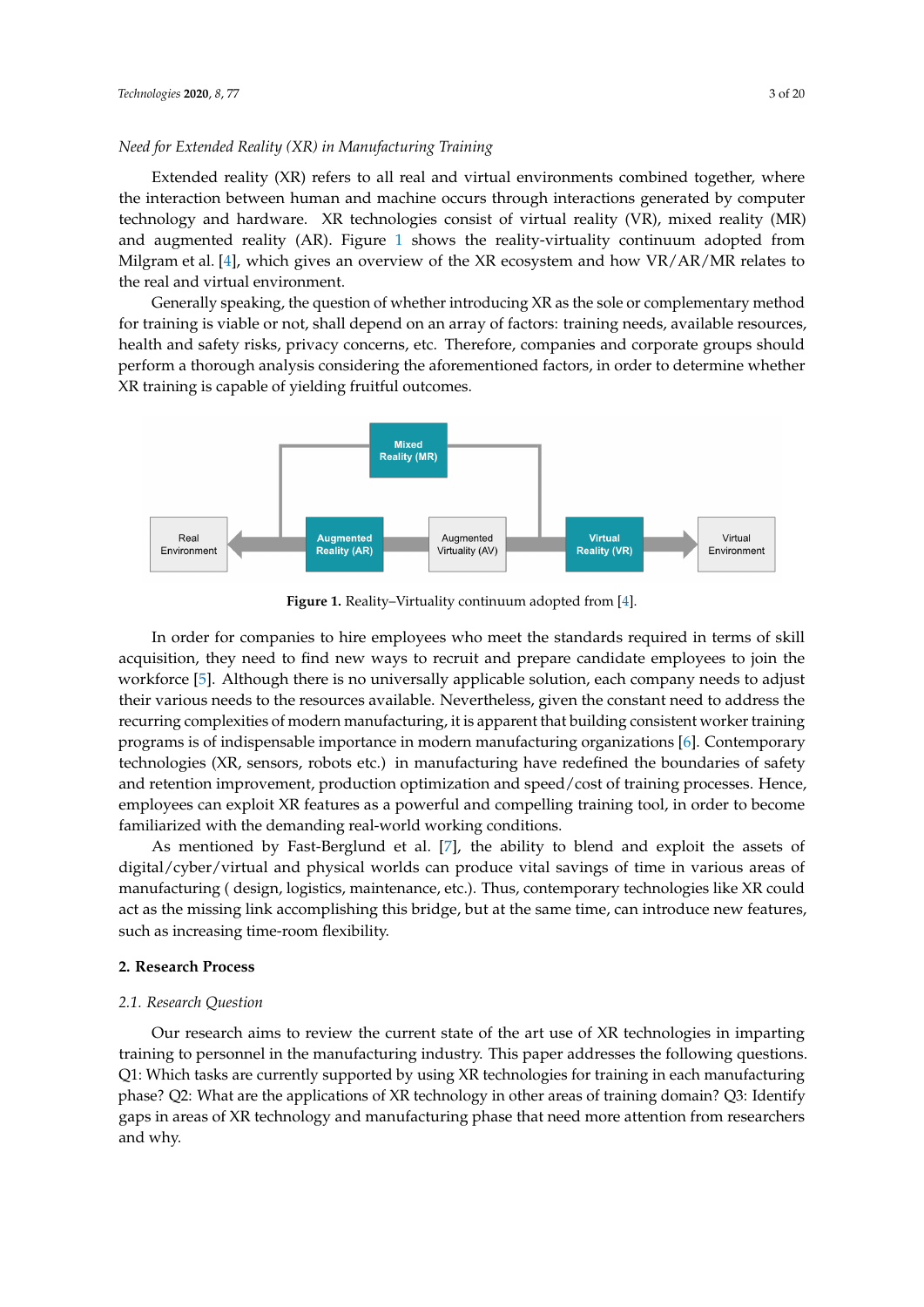## *2.2. Research Methodology*

We conducted a comprehensive review of all published, peer-reviewed articles on the use of XR technologies in the manufacturing industry for training personnel. Our search criteria consisted of two main parts: a primary phrase describing the various forms of XR technologies, combined with a secondary phrase targeted towards a type of training in manufacturing. We used terms such as worker training, manufacturing training, training, industrial training, etc. for our secondary phrases.

These terms were searched in databases such as Science Direct, IEEE Xplore, Springer, ACM Library and Google Scholar. The search period for this review ranged from 2001 to 2020. All results of the search were examined to determine if they fit our predefined inclusion criteria. With our initial search, we identified 127 articles which were then examined closely to determine the fit for our research. The result of this was 52 articles, which we have reviewed in detail in this manuscript.

# *2.3. Inclusion Criteria*

Research articles met our inclusion criteria if they, at least, presented and evaluated a training interface targeted towards any type of training towards a manufacturing environment. We considered articles as valid for our research if they were published as part of a thesis or dissertation, in a peer-reviewed journals, proceedings of a conference or a peer-reviewed open access database. We excluded articles if they evaluated anything but performance after training, such as engagement or enjoyment, as we specifically wanted to evaluate the XR technologies for their contribution towards imparting and evaluating training. If two articles explored the same training interface with a varying number of users, we chose the one article which conducted a study with a larger group. If the article focused on training using XR in domain other than manufacturing training, we did not outright reject the article, but instead categorized such articles based on their domain and ranked them based on their number of citations and included only the top 5 articles from each domain. We categorized all articles into their appropriate category of XR used for training (AR, VR, or MR).

## **3. XR in Manufacturing Training**

#### *3.1. Overview and Capabilities*

As mentioned above, XR, also known as extended or X reality, where X represents any current or future spatial computing technologies such as augmented reality (AR), mixed reality (MR), virtual reality (VR) and the areas interpolated among them. XR is defined as a form of "mixed reality environment that comes from the fusion ubiquitous sensor/actuator networks and shared online virtual worlds", according to Pavlik et al. [\[8\]](#page-16-7). XR refers to all real-and-virtual combined environments and human–computer interactions generated by computer technology and wearable sensors. XR is a super-set which includes the entire spectrum known as the concept of the reality–virtuality continuum introduced by Milgram et al., as shown in Figure [1.](#page-2-0) It is a continuous scale from "the complete real" to "the complete virtual" consisting of all possible variations and compositions of real and virtual objects, as described by Milgram et al. [\[9\]](#page-16-8). Table [1](#page-5-0) gives an overview of different capabilities of each XR technology.

• MR—Mixed reality ranges from one extreme end to another, where real and virtual worlds are mixed. MR combines real world and digital elements. Usually, the user wears a head-mounted display (MR). In mixed reality, the user can interact with and manipulate physical and virtual items and environments, using next-generation sensing and imaging technologies. Mixed reality allows the user to immerse in the combination of real and virtual world using their own hands—all without ever removing one's headset. It provides the ability to have one foot (or hand) in the real world, and the other in an imaginary place, breaking down basic concepts between real and imaginary.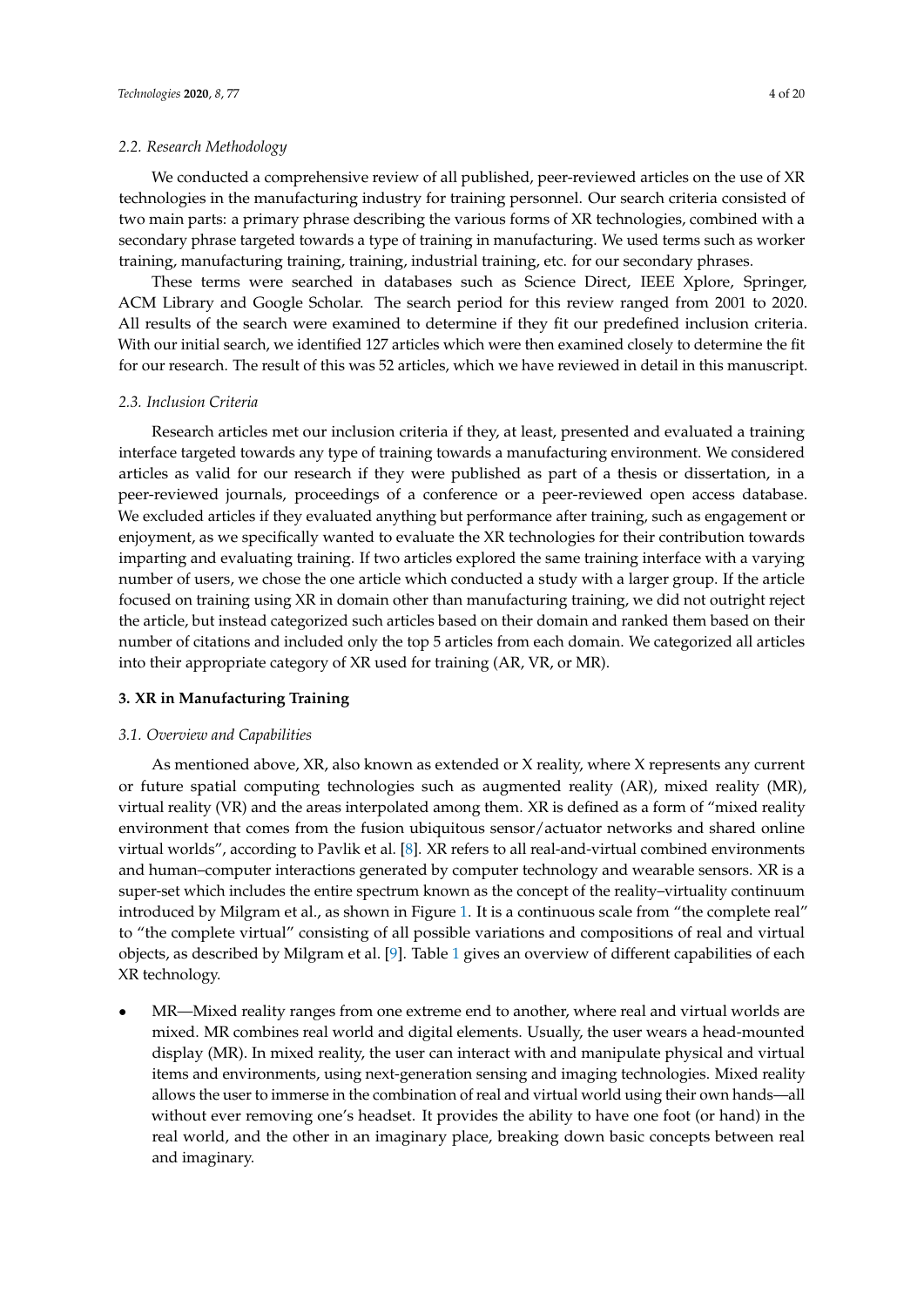- AR—Augmented reality is where virtual objects and environments are mixed with the real world. The user views his real environment along with computer-generated perceptual information. AR overlays digital information on real-world elements. Augmented reality enhances the real world experience with other digital details, layering new layer of perception, and supplementing the user's reality or environment by keeping the real world central.
- VR—Virtual reality is a computer-simulated experience that replaces the user's perception completely from the real world to a similar or completely different virtual world. VR is the most widely known of these technologies. It tricks the user's senses into thinking they are in a different environment. This is called the sense of presence. Using a head-mounted display (HMD) or headset, the user experiences a computer-generated world of imagery and sounds in which one can manipulate objects and move around using haptic controllers while tethered to a console or PC.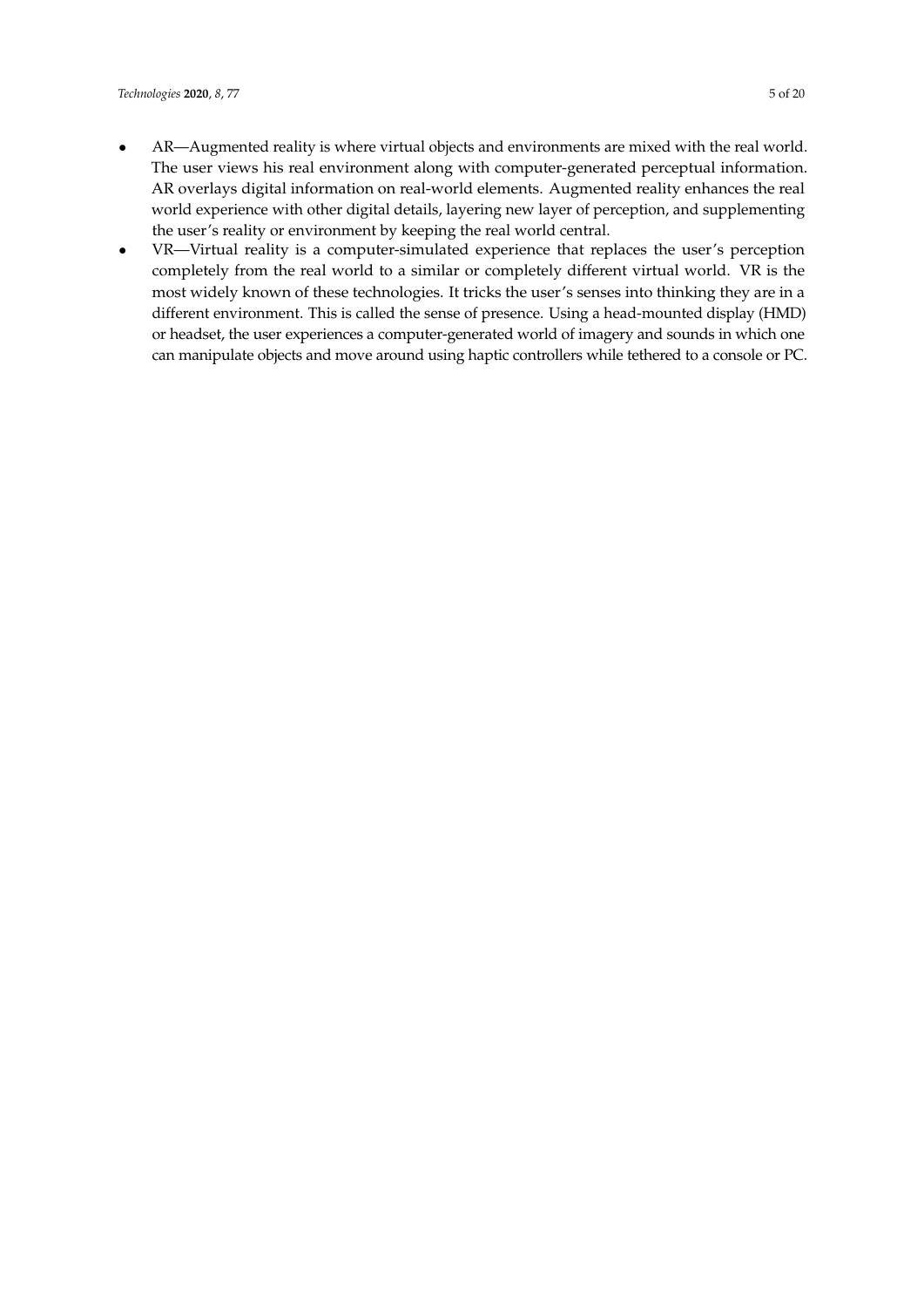<span id="page-5-0"></span>

| <b>Features</b>      | <b>Virtual Reality</b>                                                                                             | <b>Mixed Reality</b>                                                                        | <b>Augmented Reality</b>                                                                                              |
|----------------------|--------------------------------------------------------------------------------------------------------------------|---------------------------------------------------------------------------------------------|-----------------------------------------------------------------------------------------------------------------------|
| Display<br>device    | Mostly using Special headset or smart glasses                                                                      | Headsets optional                                                                           | Headsets optional                                                                                                     |
| Image source         | Computer graphics or real images produced<br>by a computer                                                         | Combination of computer-generated images<br>and real-life objects                           | Combination of computer-generated images<br>and real-life objects                                                     |
| Environment          | Fully digital                                                                                                      | Both virtual and real-life objects are seamlessly<br>blended                                | real-life<br>Both virtual and<br>objects<br>are<br>seamlessly blended                                                 |
| Presence             | Feeling of being transported somewhere else with<br>no sense of the real world                                     | Feeling of still being in the real world, but with<br>new elements and objects superimposed | Feeling of still being in the real world, but with<br>new elements and objects superimposed                           |
| Awareness            | Perfectly rendered virtual objects that cannot be<br>distinguished from real objects                               | Perfectly rendered virtual objects that cannot<br>be distinguished from real objects        | Virtual objects can be identified based on their<br>nature and behavior, such as floating text that<br>follows a user |
| Interaction          | Joysticks and controller                                                                                           | Finger touch and tap interaction                                                            | Either controllers or gestures                                                                                        |
| Perspective          | Virtual objects will change their position and<br>size according to the user's perspective in the<br>virtual world | Virtual objects behave based on user's<br>perspective in the real world                     | Virtual objects behave based<br>on user's<br>perspective in the real world                                            |
| Usage                | Extensively used in games, education and training                                                                  | Moderately used in games and training                                                       | Scarce usage                                                                                                          |
| Consumer<br>Adoption | Low due to high cost and complex hardware<br>requirements                                                          | High due to low cost and ease of downloading<br>application on mobile phones                | high<br>due to<br>complex<br>Low<br>cost<br>and<br>hardware requirements                                              |

**Table 1.** Comparison according to three key space specifications (Adopted from [\[10\]](#page-16-9)).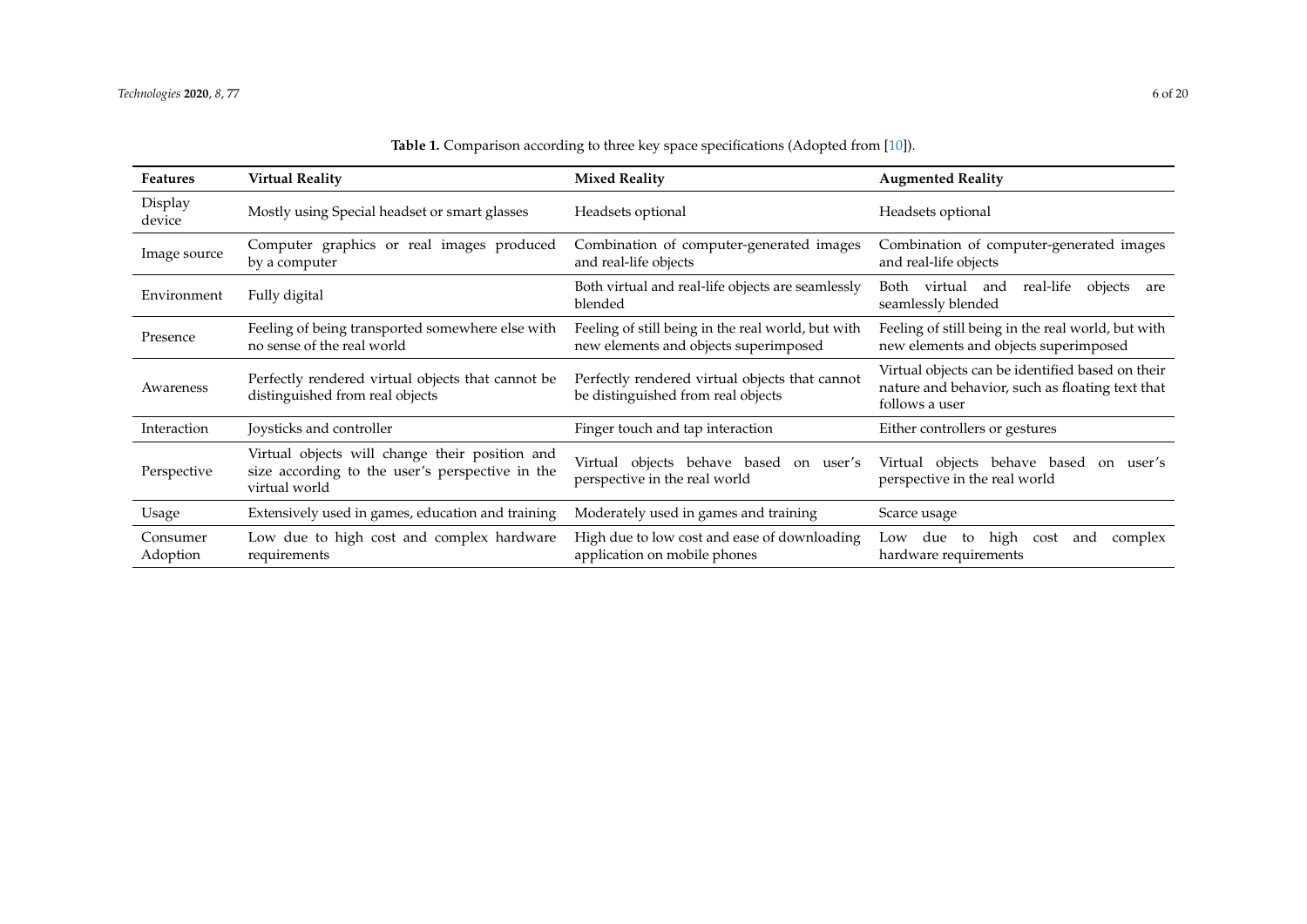## 3.1.1. Virtual Reality—VR

The use of virtual reality for the purpose of manufacturing training is an upcoming and ongoing research process. Currently, there are various research works that focus on implementing virtual reality in the manufacturing and industrial sectors, for learning and training purposes. Ref. [\[11\]](#page-16-10) has applied the concept of virtual reality for training of maintenance operations. They have created a simulated environment where they perform maintenance training using virtual hands which are controlled through devices such as mouse, keyboard and leap motion. Ref. [\[12\]](#page-16-11) used virtual reality for creating a virtual environment that has a set of components and a layout plan with instructions to perform the assembly task of building a product in simulation. They tested the virtual environment with both the normal beginners and industrial professionals to check whether the virtual environment was effective as a learning tool.

A virtual simulation was developed by Winther et al. [\[13\]](#page-16-12), with the focus of performing a pump maintenance. It was developed for the purpose of training the beginner people. The simulation was tested alongside pairwise training and video training to study its effectiveness. A series of experiments were conducted by Murcia et al. [\[14\]](#page-16-13) to test the effectiveness of virtual reality systems in various environments. Various experiments were conducted in a lab environment, such as entering a room through different entry points to collect an object and performing the same task in a virtual environment, which was recreated based on the same room that has been designed in the real world, playing puzzles in the real environment and virtual environment, etc.

Studying the effectiveness of virtual reality as a learning tool has been the main focus by Velaz et al. [\[15\]](#page-16-14), where an assembly task is performed in a simulated environment. The testing of this environment was performed with various modes of interaction, such as mouse, haptic device, motion capture, etc. Pan et al. [\[16\]](#page-17-0) focused on a different dimension of virtual reality where they were trying to learn the effects of various types of avatar on the cognitive performance of the user or participant. They performed the experiments with various avatar scenarios and compared them with the real-time performance of the task.

Salah et al. [\[17\]](#page-17-1) emphasized the lack of training innovation to match manufacturing innovation. New rational and logical training methods, like VR, are crucial. A VR teaching method based on VLS was developed to train students on the reconfigurable manufacturing system (RMS) through a case study. The majority of students were satisfied with its effectiveness. User understanding, satisfaction, number of errors, and completion time were more desirable in VR-based training when compared to conventional training methods.

# 3.1.2. Human–Robot Collaboration Training in VR

Smith et al. [\[18\]](#page-17-2) developed a VR platform for training that allowed an instructor to record their 3D movements and voice in the 3D environment. Then, a trainee could take on a roll of another 3D character and follow along while watching the trainer's recording in VR. This would help bring down the cost of training while still providing valuable experience to the trainee. This approach had a longer instruction time, but a statistically similar assembly time. Most participants preferred the "hands-on" style of learning, like VR.

Perez et al. [\[19\]](#page-17-3) proposed using VR environments as a robot-controller. This would allow the operator to be trained while the robot is being tested simultaneously in a safe environment. An architecture was described for recreating a real robot in virtual reality and how the virtual controller should function.

Matsas et al. [\[20\]](#page-17-4) used a Microsoft Kinect sensor for skeletal tracking of the user with an HMD to create a virtual environment for human–robot collaboration (HRC) training. There are many safety concerns with working in close proximity to robots, but a virtual environment provides a safe learning experience. Multiple tasks were created for the user to complete in a virtual factory environment. Researchers found success in testing these tasks, but point out limitations in the immersive device.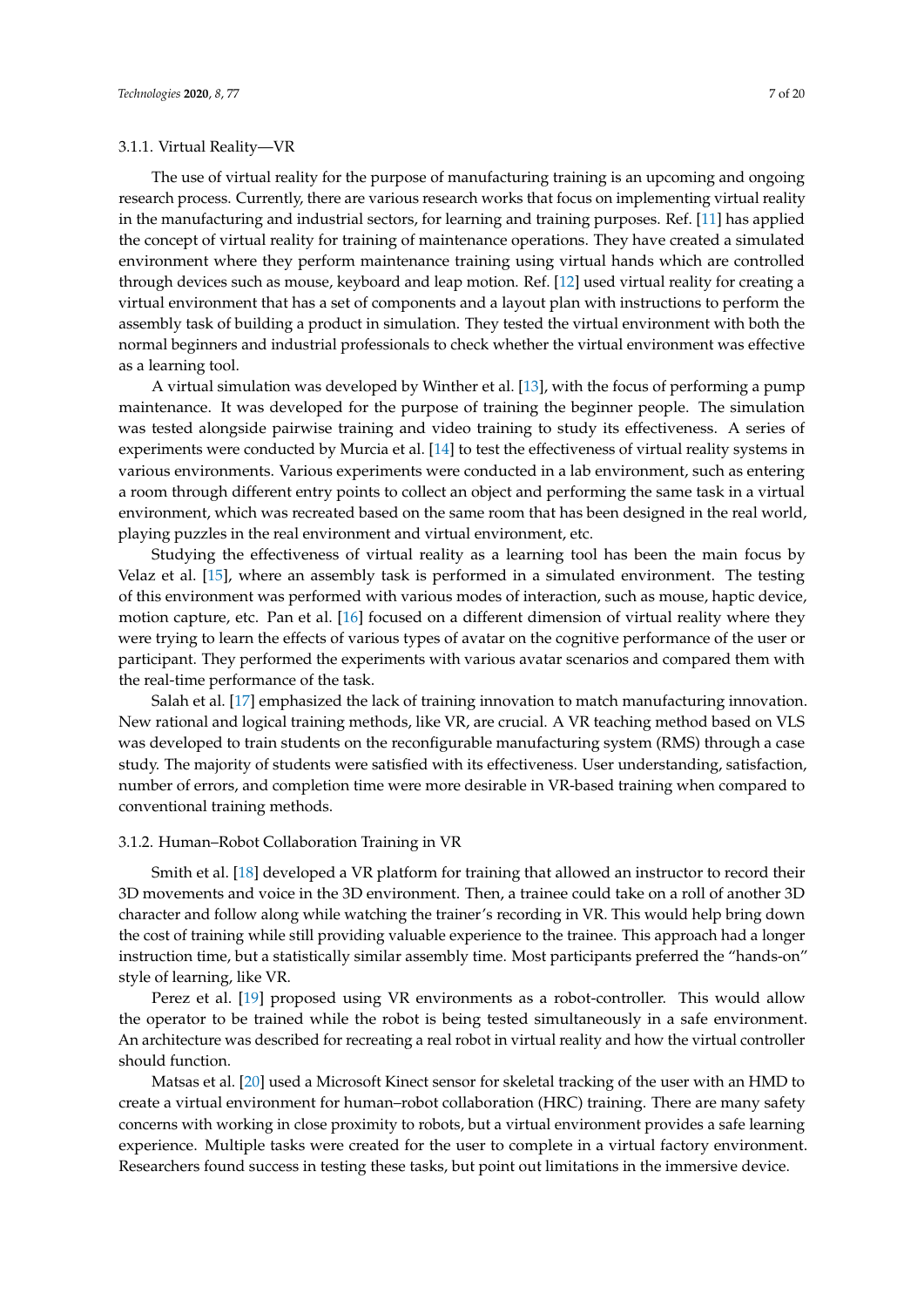Gammieri et al. [\[21\]](#page-17-5) couple a redundant manipulator with a virtual reality environment to test and investigate HRC. This allows for the use of a real robot as an input for a VR scene, while simultaneously making it possible to control the robot within a VR scene. This helps to enhance and optimize human–robot co-operation.

#### 3.1.3. Augmented Reality—AR

Augmented reality (AR) enhances interaction with the real-world environment using computer-generated perceptual information across multiple sensory modalities, such as visual, auditory, haptic, etc. Several AR technologies have been developed to assist workers with manufacturing and assembly tasks. Werrlich et al. [\[22\]](#page-17-6) evaluated the efficacy of head-mounted displays (HMDs) for training transfer for assembly tasks using augmented reality. The authors conducted a user study with two groups of 30 participants, where the first group was asked to complete a tutorial with multiple levels, while the second group received an additional quiz level. Their study argues that a combination of the real and virtual assembly phases strengthened the training transfer, due to which the second group made 79% fewer mistakes.

Another study by Hoover et al. [\[23\]](#page-17-7) used the Microsoft HoloLens head-mounted display (HMD) to train workers for a mock wing assembly task. The author recorded measures like completion time, error count, net promoter score, and quantitative feedback and compared with previously published data using desktop model-based instructions (MBI), Table MBI, and Tablet AR. The study concluded that the HoloLens AR condition resulted in better overall human performance on the assembly task than both non-AR conditions.

Apart from assembly tasks, AR can also act as effective assistance in maintenance work. A study by Aromaa et al. [\[24\]](#page-17-8) considers the aspects of human factors and ergonomics (HFE) and safety issues, while working in harsh maintenance environments. The authors focus on what kind of postures the users adopt when using a tablet-based AR system during a maintenance task. The involved participants adopted various kinds of postures based on the view of the augmented information and the target object. The study showed that the work experience and the profession of the user seemed to influence their posture. The findings from this study could be used to improve HFE in industrial maintenance settings.

Heinz et al. [\[25\]](#page-17-9) developed an augmented reality system to give users a better understanding of complex automated systems, despite the increasing complexity of these systems and the continuous decline of expert availability. An AR tablet application was created to give the user information about internal processes, sensor states, settings, and hidden parts of the system without the need for an expert. The application was prototyped on an industrial folding machine, but more work is needed to access the feasibility of such systems.

Sirakaya et al. [\[26\]](#page-17-10) attempt to Increase student efficacy and motivation in vocational education and training through the use of AR. HardwareAR, an AR system that provides information about hardware components, ports, and the assembly of components, was developed. Students assembled a motherboard using the system. There were statistically significant results, showing that students who used the AR application had more success than those that used the text manual.

Murauer et al. [\[27\]](#page-17-11) used augmented reality to create language-independent order picking instructions. Many times, instructions are not written in workers' native language. Textual feedback was collected from the users using instructions in AR and instructions in a foreign language. Results showed that workers using language-independent visual AR instructions complete the task faster than those using foreign language-based instructions. Discomfort caused by the Hololens was discussed as a limitation of the system.

## 3.1.4. Mixed Reality—MR

In mixed reality (MR), physical and digital objects co-exist and interact in real-time, encompassing both augmented reality and augmented virtuality via immersive technology. Mixed reality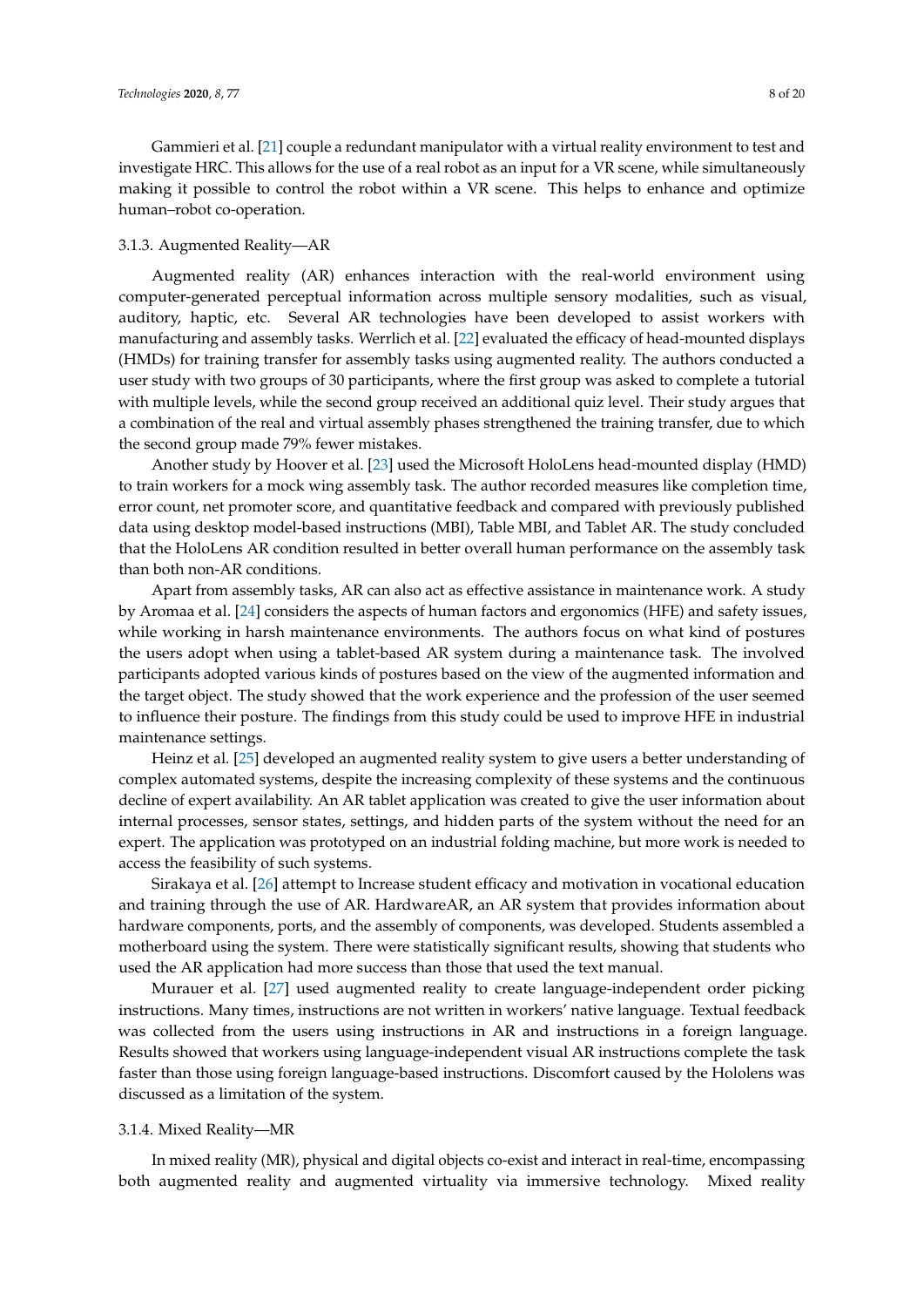is an emerging technology that deals with maximum user interaction in the real world compared to other similar technologies and has been vastly successful in manufacturing training. Gonzalez-Franco et al. [\[28\]](#page-17-12) implemented a mixed reality setup with see-through cameras attached to a head-mounted display (HMD) and tested the system in implementing a manufacturing procedure of an aircraft maintenance door. The authors conducted a knowledge retention test after the training to evaluate the effectiveness of the training. The results showed that the knowledge levels acquired both in the mixed reality setup and in the conventional face-to-face setup were not significantly different. However, a trend was found with 93% confidence of equivalence on the retention results obtained by participants of the conventional face-to-face training when compared to the MR, which shows that MR scenarios can potentially provide a successful metaphor for collaborative training.

Similarly, Reyes et al. [\[29\]](#page-17-13) developed a mixed reality guidance system (MRGS) for motherboard assembly to analyze the usability and viability of using mixed reality and tangible augmented reality (TAR) for simulating hands-on manual assembly tasks. The authors evaluated the system on 25 (10 experienced and 15 naive) participants in two usability studies: first, the participants were asked to rate the proposed interaction technique, and second, they were tasked to partially assemble the motherboard using MRGS. During the evaluation, it was found out that the participants using MRGS performed better in orienting and positioning different parts of the motherboard than the ones who only had access to the physical setting. Both naive and experienced users voted the system similarly with moderate reliability, although the experienced users had an easier time using the system than the naive users. The study suggests that the usability of the system seemed to be favoring users with augmented reality backgrounds.

Developing an MR application is complicated and a key issue in designing such an application is the increasing level of user interaction. A study by Rokhsaritalemi et al. [\[30\]](#page-17-14) proposes a comprehensive framework comprised of necessary components for MR applications, as shown in Figure [2.](#page-8-0) This review can help researchers to develop better MR systems for manufacturing training that aids industry workers in severe environments.

<span id="page-8-0"></span>

**Figure 2.** A comprehensive framework for mixed reality (MR) applications: the first layer describes the components of MR applications; the second and third layers are about the architecture used to integrate these components; and the final layers include the application and UI layers [\[30\]](#page-17-14).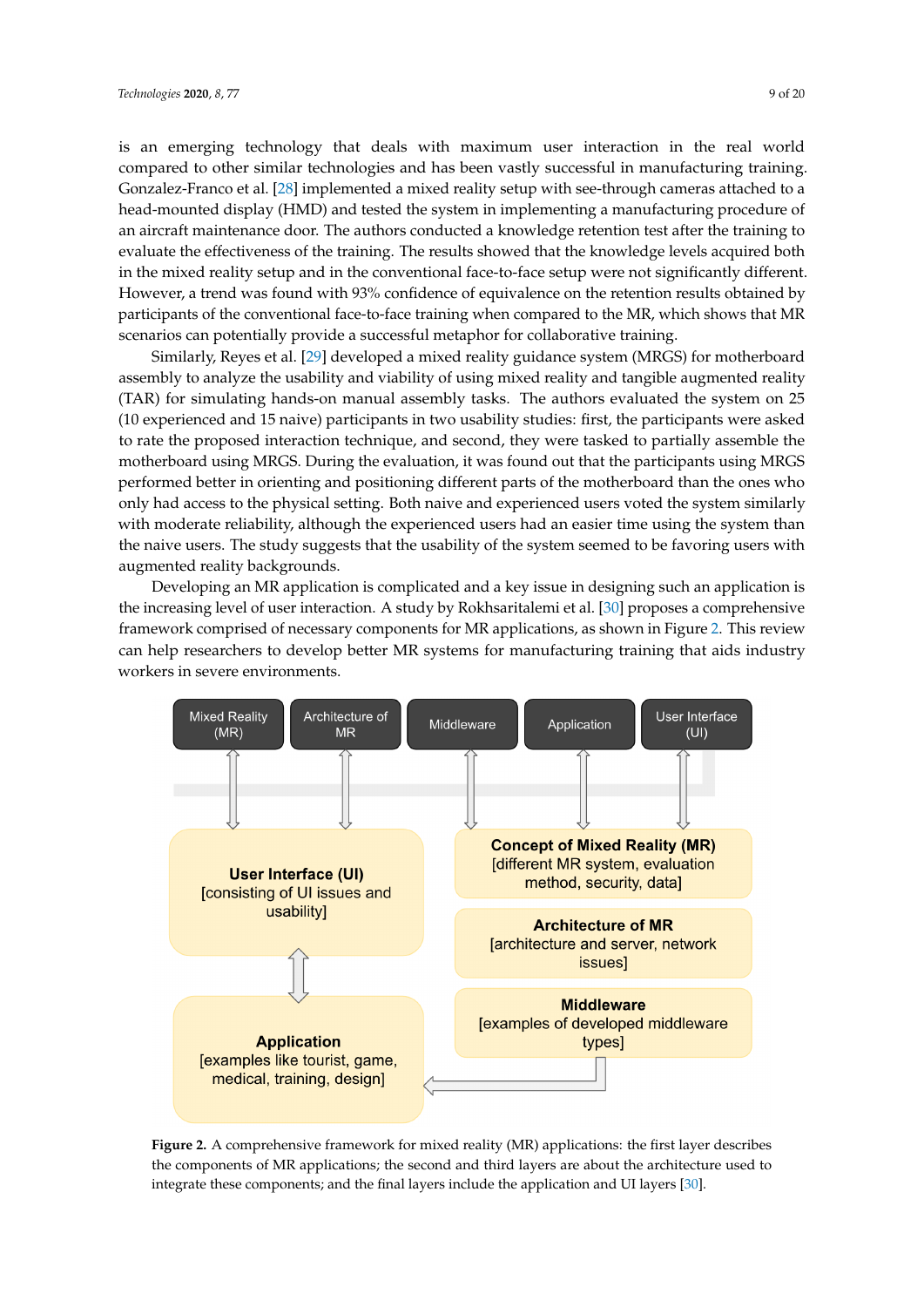## *3.2. XR Supporting Cognitive Performance*

Classic cognitive training tasks train specific aspects of cognition (e.g., processing speed or memory) using guided practice on standardized tasks. Neuropsychological software programs (e.g., NeuroPsychological Training, Colorado Neuropsychological Test) are designed to enhance multiple cognitive domains using a variety of tasks, can provide instant performance feedback, and are mostly self-guided, allowing participants to progress through tasks at their own pace. Kueider et al. [\[31\]](#page-17-15) describe that video games can include electronic or computerized games in which the player manipulates images on a screen to achieve a goal.

All cognitive domain-specific tasks are measured in terms of, and are aimed at, improve cognitive speed of processing, memory, attention, perception, time taken to finish the task, reaction time, executive function and managing cognitive load in general, which increases engagement and enjoyment during the task.

Cognitive performance and wellness of the worker is important. In this era of Industry 4.0, when automation has enlarged an individuals' work routine, higher cognitive level is in demand due to the flexibility and adaptation of tasks. Job characteristics and computer anxiety in the production industry [\[2\]](#page-16-1) discuss this higher level of cognition needed with high workload, increased work pressure, diminished job control, training, and use of new technologies.

Imran et al. [\[32\]](#page-17-16) designed a virtual reality application to measure cognitive performance in the presence of various background noises. Specifically, the use of virtual reality allowed for the real-time auralization of speech in an office environment. The study was conducted to determine whether reducing speech intelligibility due to frequency-specific insulation between office spaces had an effect on cognitive performance. The authors concluded that VR had no significant impact on the results of the cognitive performance task when compared to an analogous study conducted in a real-world environment. The study showed promising results in achieving generalized predictions of cognitive performance in humans.

Kotranza et al. [\[33\]](#page-17-17) designed a mixed environment (ME) simulation that trains and evaluates both psychomotor and cognitive skills. The user receives real-time virtual visualization and feedback of their performance in a physical task through the use of multiple sensors in the physical environment. The approach was used in an ME for learning clinical breast exams and various feedback methods were detailed.

Papakostas et al. [\[34\]](#page-17-18) propose a vocational tool for cognitive assessment and training (v-CAT). The goal of v-CAT is to provide personalized autonomous training options for each individual user. The tool uses data gathered from multiple sensors while the user completes various tasks, while immersed in a simulated virtual workplace/factory environment to assess the user's physio-cognitive state. The tasks used in the tool utilized virtual reality, computer vision, and sensors. The results can then be used in conjunction with machine learning, deep learning, and reinforcement learning to prioritize areas of training that are most needed.

Augstein et al. [\[35\]](#page-18-0) designed a table-top-based system that can be used to enhance cognitive performance in complex tasks. The system was designed to aid in neuro-rehabilitation by eliminating many time-consuming tasks normally left to professionals. The system uses various modalities for interaction including touch, tangibles, and the use of a pen to support different patients' variable range of motion. Training sessions are recorded and then analysed at a later time. The researchers found a high acceptance of the system in the three participants that were chosen.

Sharma et al. [\[36\]](#page-18-1) use various physiological features such as heart rate, along with facial features to estimate a person's cognitive performance. The researchers wanted to examine the feasibility of this system in separate distinct tasks that often require different cognitive processes. A game of Pac-Man, an adaptive assessment task, a code-debugging task, and a gaze-based game are all used to gather features.

Costa et al. [\[37\]](#page-18-2) present an application utilizing smart watch hardware that aims to regulate emotions and reduce anxiety to improve cognitive function. The application gives the user haptic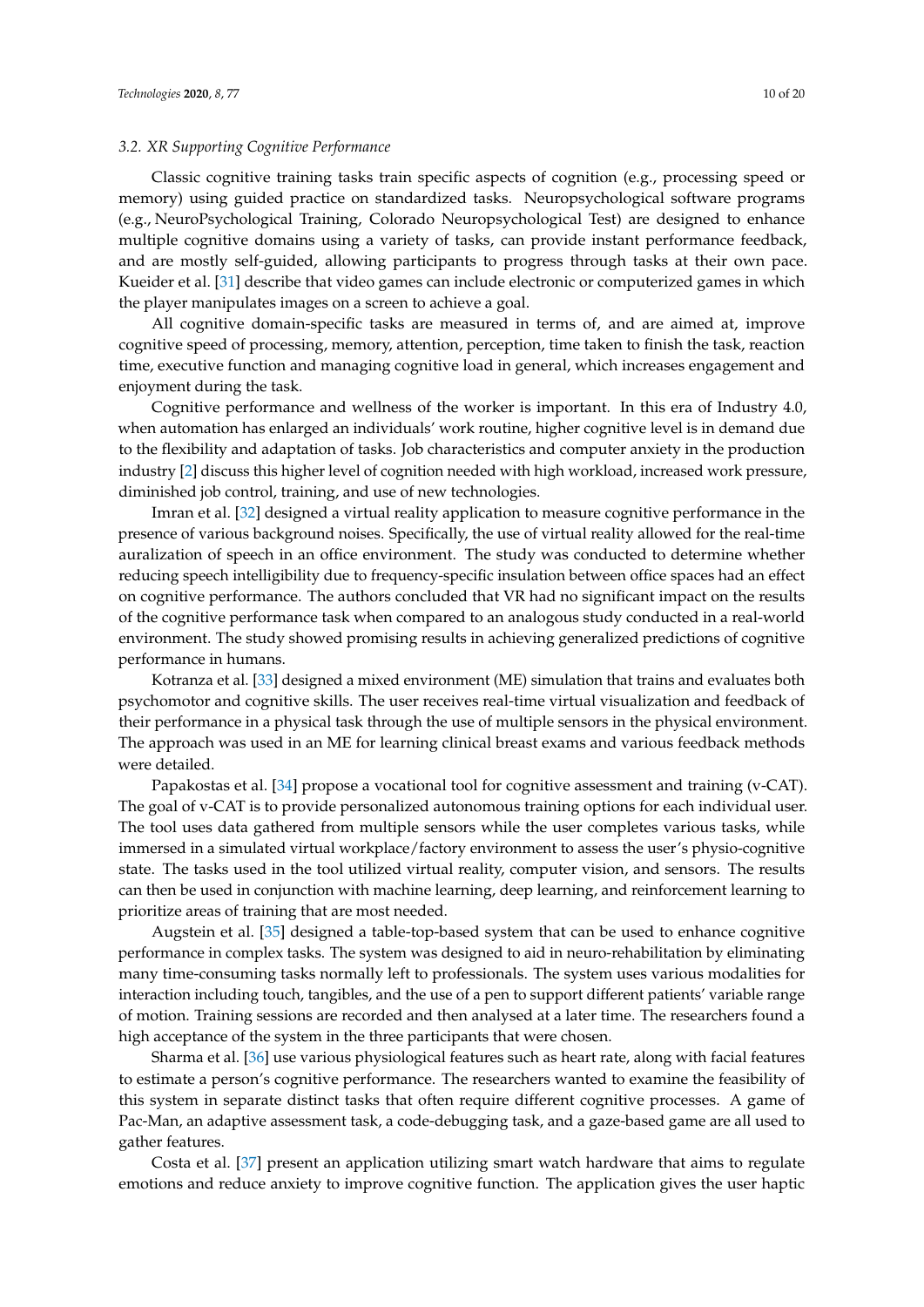feedback, simulating a heartbeat. The researchers gave 72 participants math exams. Half of the

# *3.3. Benefits of Using XR in Manufacturing Training*

There has been a lot of research works in the field of virtual reality (VR), augmented reality (AR), mixed reality (MR). Irrespective of the various ways of implementation and experimentation with these concepts, the aim of most of the research works is working out whether these extended reality (XR) systems are effective in the respected activities where they are being used. In the context of extended reality-based training, many research works and analyses have been performed to test the effectiveness of these training methods when compared to traditional training methods.

participants had watches that simulated a slow heartbeat and the other a fast heartbeat. Results showed that simulating a slow heart rate led to positive cognitive, physiological, and behavioral changes.

Various research works have specified certain benefits of using extended reality in the context of manufacturing training. Kaplan et al. [\[38\]](#page-18-3) have stated that, though extended reality-based training and traditional training produce similar results with respect to various tasks, one of the key benefits of using extended reality-based training is that it can be implemented and is useful in environments which are very difficult and pose a threat in traditional training. To support the previous point, Farra et al. [\[39\]](#page-18-4) developed a virtual reality simulation for disaster training, where the participants showed good progress in immediate assessment after virtual reality-based training and in the assessment after two months, which showed stability even in disaster training.

Werrlich et al. [\[40\]](#page-18-5) showed that the augmented reality systems performed better in immediate and long-term recall after training when compared to traditional training methods like video-training and training through printed text instructions. Moreover, it has been stated that the mental workload is less in augmented reality-based training when compared to traditional training. Another benefit of implementing extended reality-based training is that you can extend the working of the system with the various uses of interactive devices, such as mouse, motion capture, haptic devices, etc. Velaz et al. [\[15\]](#page-16-14) have specified that the usage of haptic devices, motion capture and mouse has shown positive performance with respect to the virtual to real-time transition of knowledge.

# *3.4. Other Technologies along with XR in Manufacturing Training*

## 3.4.1. Robotics

Incorporating robotic functionalities with XR simulations has attracted tons of contemporary research interest. Various AR applications as described by Makhataeva et al. [\[41\]](#page-18-6) have been developed, aiming to improve the real-world perception by combining the assets of a virtual environment and a sequence of images acquired by cameras mounted on robots. In an indicative manner, robotic fields such as industrial robots, medical robotics, human–robot interaction, multi-agent systems, control and trajectory planning exhibit a high amount of AR research. While employees faced the necessity of performing tasks requiring strenuous effort, it became apparent that methods and techniques facilitating successful training should be introduced. Hernoux et al. [\[42\]](#page-18-7) propose a framework that detects collisions using bounding boxes and the Kinect device. In particular, their system consists of a real world setup, including a robot with a Kinect2 mounted on it, and a virtual world setup including the virtual equivalents of the robot and the Kinect, respectively. The robot learns all the trajectories demonstrated by the user who were previously exposed on a training task using VR. Hence, in situ tasks are taught, while it is ensured that there are no collisions between the operator and the robot.

Alternatively, there has been a lot of debate on whether virtual training can outperform physical training. In [\[43\]](#page-18-8), Murcia et al. created a bimanual assembly task that is examined from the effectivenessof-training perspective. Namely, participants who were asked to complete a 3D puzzle comprised of both virtual and physical elements exhibited a higher response when virtually trained. Such findings can be proven to be quite encouraging, especially in cases that users have to interact with robotic manipulators in assembly tasks.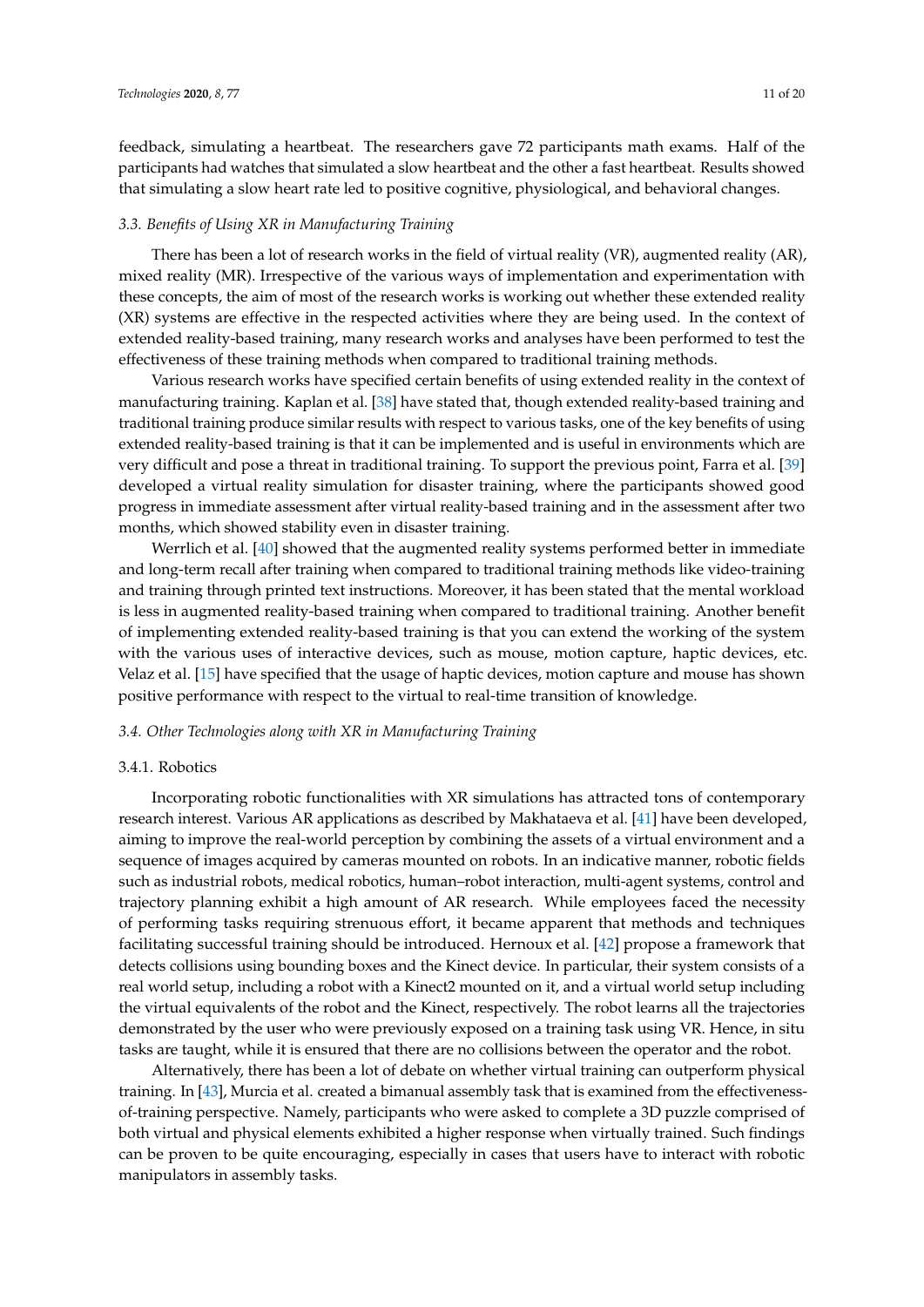Zhang et al. [\[44\]](#page-18-9) focus on the development of a VR-based simulator responsible for the training of an eye tracking-based robot steering. Specifically, their experiment relies on a user who, while wearing a head-mounted display (HMD), manages to navigate a wheeled virtual robot by gazing in the desired direction of the robot's motion. However, their experiments on a total number of 32 participants did not exhibit any convincing difference between the VR and the actual training.

Another instance of whether XR technologies can address the emerging need for the XR training process to satisfy the need that facilitates and accelerates the training working in conjunction with various sensors can be found in [\[45\]](#page-18-10), where Stuanicua et al. design a framework that is intended for neurorehabilitation purposes. In particular, the system consists of two subsystems: (1) the first one incorporates all of the actual patients' rehabilitation processes (including virtual reality exercises for motor rehabilitation, speaking and communication therapy, based on gamification principles) and (2) the second one for training the medical staff as a means to increase their awareness on choosing the appropriate techniques encapsulated in each patient's neurorehabilitation. It has to be mentioned that neurorehabilitation is strongly correlated with robotics, since the number of robotic devices used for such tasks has significantly increased in recent years.

#### 3.4.2. Wearable and Non-Wearable Sensors

Multiple studies using sensors have been conducted to improve the immersion in the VR environment. One such study was conducted by Caserman et al. [\[46\]](#page-18-11). Here, the researchers tried to improve the step detection using integrated sensors in the VR headset. They used an Oculus Rift Development Kit 2 with an integrated IMU sensor. From the inertial measurement unit (IMU) sensor, they were able to extract the acceleration signal in the three axes  $(X, Y, Z)$ , From this signal, they extracted the velocity and position data. They created algorithms to detect steps from the collected data. They found that the position data gave the best accuracy (greater than 90%) for step detection.

Hunt et al. [\[47\]](#page-18-12) created a framework that was designed to be used during rehabilitation. They modeled the trajectory of the hand in augmented reality and virtual reality using kinematic information. They used the information collected by three IMU sensors attached to the body. These sensors were attached to the upper arm, forearm, and torso. The features from the IMU signals were used to identify the trajectory, which was then used to define the dynamic motion primitives. The data were then used to define the trajectory in an augmented reality environment where the users were asked to perform a series of pick and place tasks.

Betella et al. [\[48\]](#page-18-13) conducted a study that combined healthcare and VR. Here, they wanted to create a method that allowed behavioral studies in a virtual environment. They did this on a system that they created called the experience induction machine (XIM), which is an immersive space to conduct human behavior experiments. They used electrocardiogram (ECG) and electrodermal responses (EDR) extracted from a sensor shirt and glove to sense the arousal state of the user. Arousal state represents the intensity of emotion to information or situation perceived by the user. The features extracted from the signals were fed into multiple machine learning models. Amongst them, linear discriminant classifier had the highest accuracy.

Marin et al. [\[49\]](#page-18-14) created a system to detect the effective state of the user in an immersive environment. They achieved this by using ECG and electroencephalography (EEG) sensors. They measured the affective state by looking at the arousal and valence state. Valence state represents the quality of the emotion perceived by the user, i.e., positive or negative. The extracted signal was processed and features were extracted from them. The authors then used a nonlinear support vector machine (SVM) to classify the values as high (positive) and low (negative). They had a 75% accuracy in classifying arousal and 71.21% accuracy in classifying valance.

Limbu et al. [\[50\]](#page-18-15) defined a framework for work training in augmented reality. The framework operates by capturing the trainer's performance using wearable sensors. These data are then used in conjunction with AR to train the workers. They investigate multiple ways of teaching a trainee in an AR environment. They dubbed this as "Transfer Mechanism". The framework was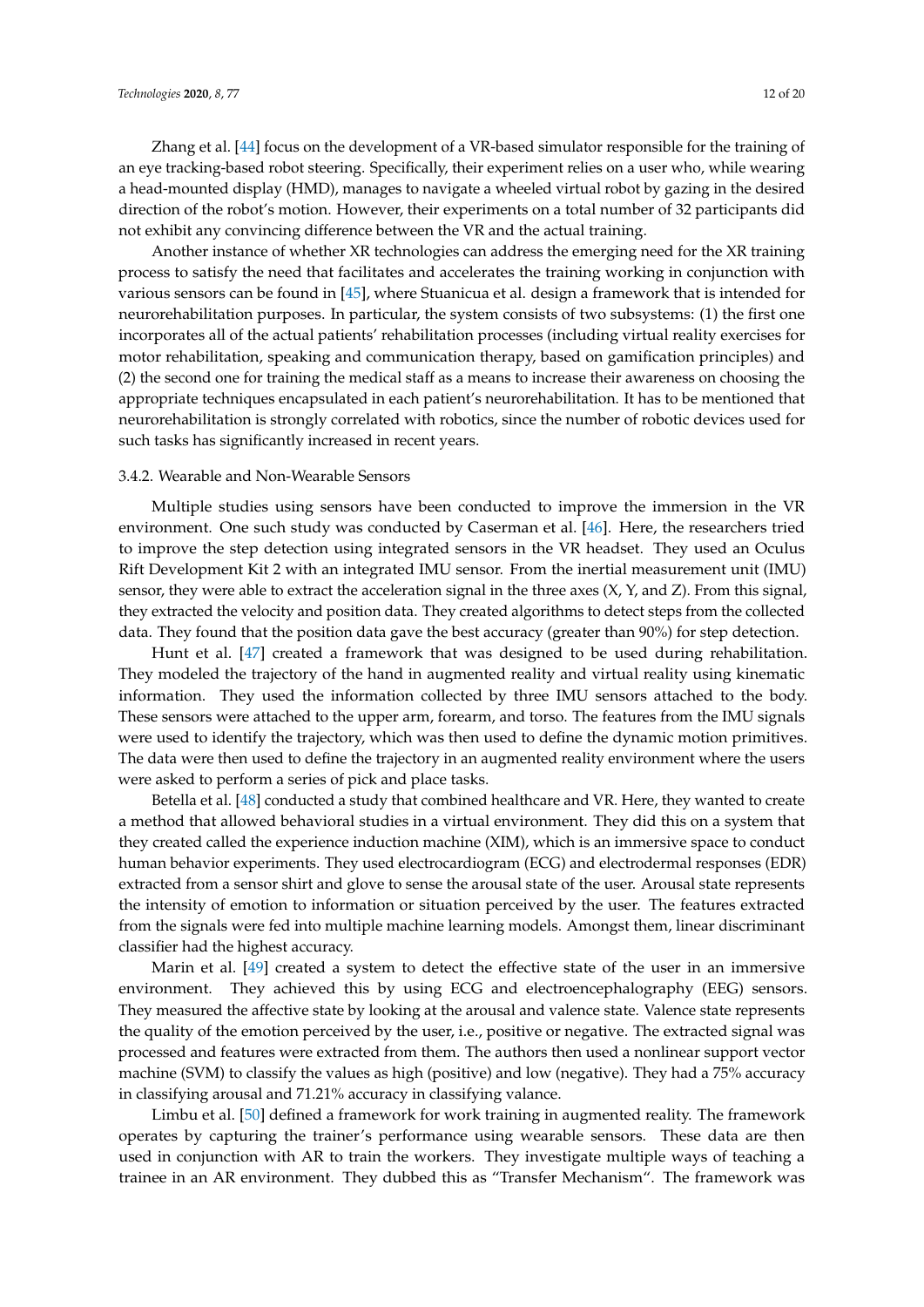created based on Wearable Experience for Knowledge Intensive Training (WEKIT) and uses the Four Component Instructional Design (4C/ID) model. The 4C/ID model defines a method of teaching in a complex environment.

## **4. Other Vocational Training Domains Using XR to Improve Cognitive Performance**

A lot can be learned from how XR technologies are being used and applied in other vocational training domains. The main objective of training is to equip the worker with cognitive and physical skills needed for the job. In this paper, we are focusing on only cognitive aspects of training. In the manufacturing sector, the need to become more flexible, adaptable, productive, cost efficient, schedule efficient and quality driven has been noted by the effect of cognitive demands and perceived quality of work life on human performance in manufacturing environments. In the end, every industry wants to remain profitable in this ever-changing environment. In order to achieve this, they try to maximize human and system performance. Therefore, human cognitive performance should result in overall optimized system performance (work compatibility: an integrated diagnostic tool for evaluating musculoskeletal responses to work and stress outcomes). In this section, we will discuss a few popular vocational training domains that are using XR technologies for the training, education and assessment of their workforce.

# *4.1. Safety Training*

Immersive XR applications have proven to be safe, engaging and effective for vocational training. They reduce the risk of any harm significantly and provide a training platform that can be used multiple times for training, without worrying about the cost, availability, risk, and complexity of the equipment or system. Among the three XR technologies, VR has proven to be the best immersive medium for safety training systems. Lerner et al. [\[51\]](#page-18-16) created an EPICSAVE (Enhanced Paramedic Vocational Training with Serious Games and Virtual Environments) project, which was a room scale VR simulated environment for emergency simulation training. They wanted to see how effective training and media could be in influencing learning and training in VR. They used a virtual simulation of a 5-year-old girl getting anaphylaxis grade III with shock along with swelling of the upper and lower respiratory tract. The participants found the VR experience more engaging and was rated as an effective educational approach.

Another VR study was used to train mine rescuers' safety training by Pedram et al. [\[52\]](#page-18-17). They used structural equation modelling to create a systematic framework that captures the key features of user learning experiences in immersive VR. The result of the 45 VR training session was multifold. It showed that enhanced learning by trainee engagement with the scenario, their perception of the fidelity, their sense of co-presence with other trainees, the usability, an overall positive attitude towards technology, and a high engagement proved that VR provides a safe and effective training medium.

Along with safety training, immersive XR training platforms are also used to equipment training for highly risky vocations. For example, Park et al. [\[53\]](#page-19-0) developed an immersive vehicle simulator to assist airport ramp agents in vocational training. It provided training for the process of performing the job and to master ground handling services before using the actual equipment at the airport. The training system consisted of three parts; a hardware component, a simulator software and the vocational training content. The training proved to be safe and very engaging.

# *4.2. Education and Military Training*

After entertainment, the military was one of the first industries that invested in the development of virtual reality applications for training in a risk-free environment. It is used in almost any kind of training—from firing exercises to a full-scale combat mission simulation. Ahir et al. [\[54\]](#page-19-1) rightly state "Virtual reality is emerging freshly in the field of interdisciplinary research". Although all kinds of training comes under the umbrella of 'education', in this case, there is a tight knot between military training and education. The methods and goals are overlapping. For example, Gonzalez et al. [\[28\]](#page-17-12)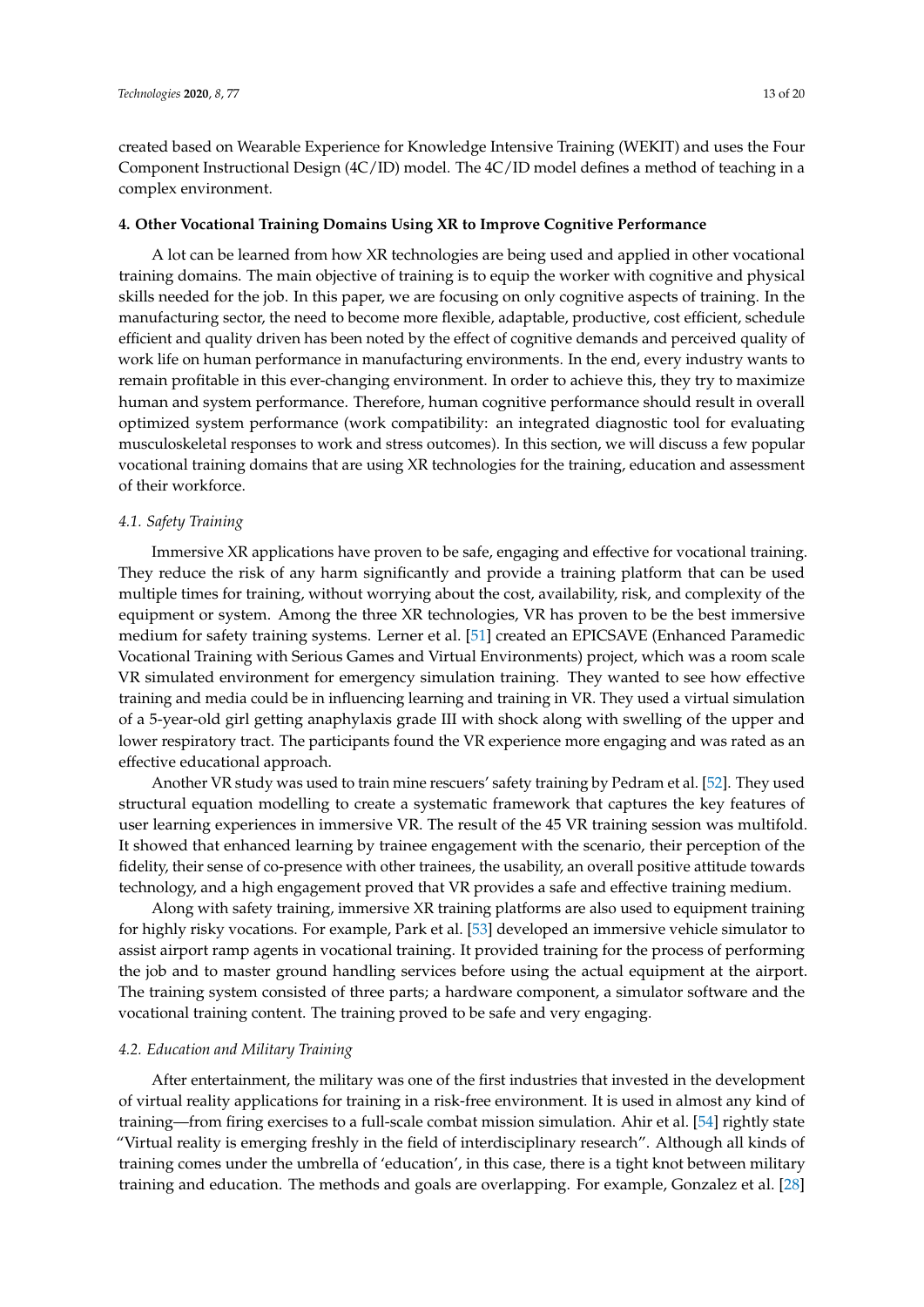have laid out the steps of creating an immersive scenario for improving naval skills. They created a naval training scenario by using the necessary skills like critical thinking and problem solving and experiences needed for building such a training environment prototype. The naval training scenario had all the aspects of naval training, like the maintenance and design of a ship and how real world problems related to the management of a ship can be solved. The scope of the study was twofold—they wanted to engage and promote the use of VR amongst educators and students. Secondly, they gathered their feedback to then build a VR training system later. A multi-user collaborative response training system was proposed.

Gac et al. [\[55\]](#page-19-2) designed a tool to assist a virtual reality learner in a vocational training context. The work presented in this paper was part of a global project aiming to create, design and assess new VR tools and methodologies for educational training, where teachers can train about good conditions regarding safety, logistics and financial resources. The authors found that the usability of an immersive tool depends on the clarity and user interface design. The minimalist design was welcomed by young students and they enjoyed VR training.

Gupta et al. [\[56\]](#page-19-3) created a language learning VR environment to train Swedish language. They conducted two user studies separated by one week gap and test the learning performance, retention and recall or Swedish words, in a comparative VR and traditional environments. The results proved that the retention rate of VR was higher than the traditional method. Participants also rated the VR system as more enjoyable and effective for learning.

## *4.3. Rehabilitation and Medical Training*

Bozgeyikli et al. [\[57\]](#page-19-4) used immersive VR for the vocational rehabilitation of individuals with severe disabilities. They also used a physical and virtual assistive robot for controlling the skills training. A study of 15 participants showed promising results for VR as a rehabilitation training tool. Three games were developed for multiple sclerosis (MS) rehabilitation training: a piano game, a recycle game and a tidy up game by Soomalet al. [\[58\]](#page-19-5). The VR games were designed to test the user motivation, engagement level, usability and sense of presence in VR. The results and user feedback were positive.

Augmented reality is slowly proving effective. As the technology advances, the capabilities of AR will advance too. Gorman et al. [\[59\]](#page-19-6) have summarized eighteen studies where AR was used for upper or lower limb rehabilitation training following a stroke. They found that AR technology is in its nascent stages and needs further investigation.

Gerup et al. [\[60\]](#page-19-7) summarize the current research and state of AR, MR and the applications developed for healthcare education beyond surgery. Twenty-six application-based studies were included. The result of this review was that there is still a need for further studies. The current state of research suggests that AR, MR learning approaches have medical training based application, there is scope to improve the lacking validity of study conclusions, heterogeneity of research designs and challenges in the transferability of the findings in the studies.

The Coronavirus Disease 19 (COVID-19) pandemic has disrupted in-hospital medical training. De et al. [\[61\]](#page-19-8) discuss the experience of 122 medical students who attended online training sessions, including 21 online patient-based cases on a platform with simulated clinical scenarios. They underwent a virtual patient-based training too. The majority of students were satisfied with their virtual interruption-free medical training experience and gave positive feedback to the perceived quality. During these trying times, many sectors along with the medical sector have used and experienced one or more immersive online training platforms.

Javaid et al. [\[62\]](#page-19-9) provide a survey of VR in the context of the medical field. Many medical professionals are using XR technologies for training, diagnosis and virtual treatment during an emergency situation. They also found that VR is very effective for surgical training. Especially during complicated medical scenarios, VR provides a safe, non-intrusive method of studying the case and simulations for training.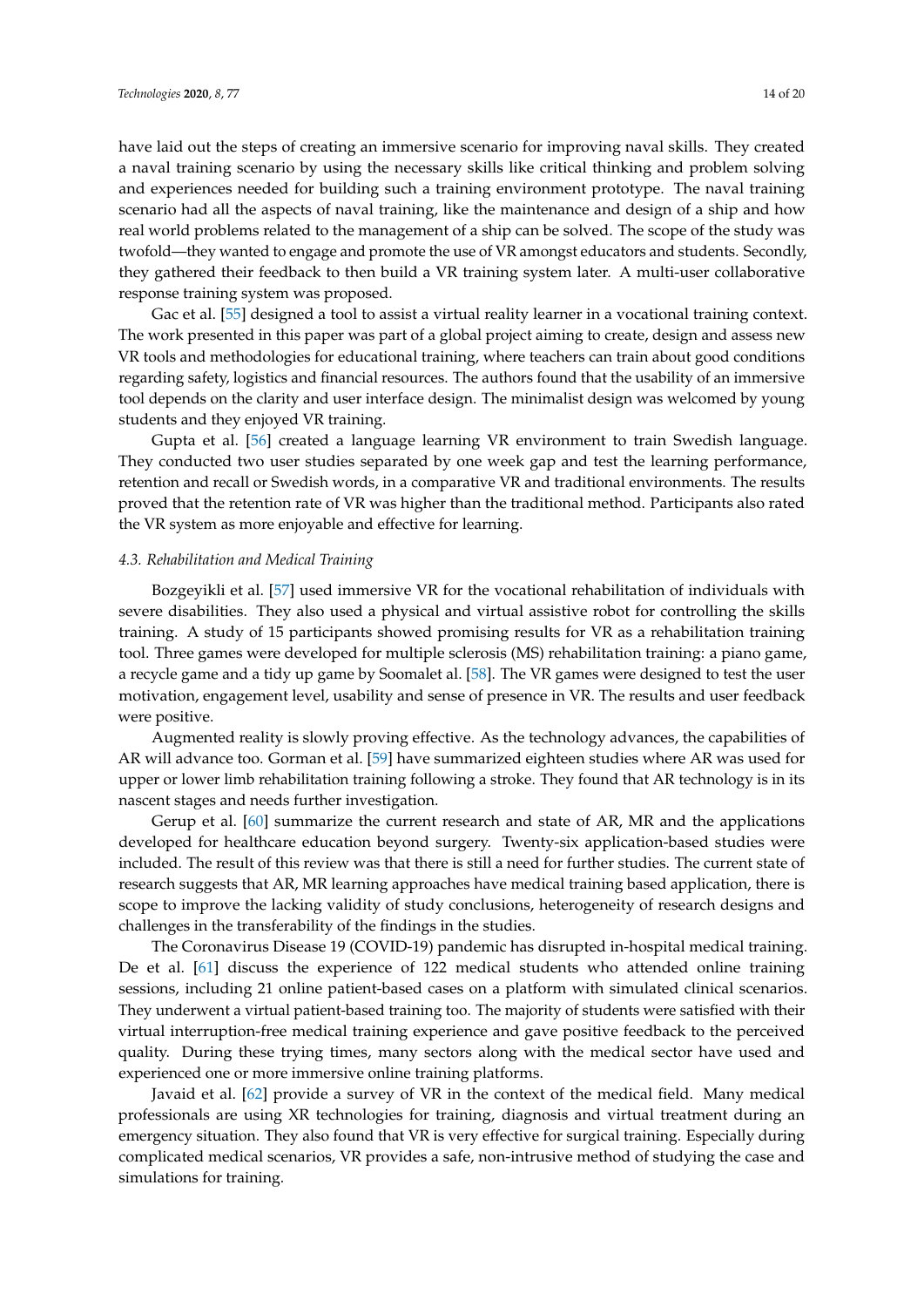## **5. Discussion**

In the manufacturing industry, there are three types of tasks that people need training for—assembly line tasks, job shops and discrete tasks. These tasks include monitoring assembly line, sorting, picking, keeping, assembling, installation, inspection, packing, cleaning routine (process, shovel, sweep, clean work areas) and using hand tools, power tools and machinery. After reviewing state-of-the-art XR technologies for manufacturing training, and based on the different qualities and capabilities of VR, AR, MR, all the tasks can be broken down into different manufacturing phases and the XR technologies can be mapped to a task where they can prove beneficial, as shown in Table [2.](#page-14-0)

As evident in Table [2,](#page-14-0) VR is very useful in the introductory and learning phase. The biggest advantage of using VR for these phases is that it adds a virtual layer to training. This ensures worker wellness and keeps then safe from workplace risk or too many errors during learning. VR is also helpful for planning, visualizing and designing new training tasks.

As seen in the reality—virtuality continuum, MR is the most flexible technology and could be used in almost every phase. In the manufacturing scenario, MR can be utilized for training in every phase, since it is not completely immersive like VR and lets the user view his real world along with digital information. This is helpful in operational phases that include tasks that need to be done on a daily basis, a tangent phase that includes rare tasks that are occasionally needed and an end phase that requires daily job shop tasks, like cleaning and inspection.

<span id="page-14-0"></span>

| Manufacturing<br><b>Phases</b>                                           | <b>Tasks</b>                                                                  | Useful XR Technology<br>in Training |
|--------------------------------------------------------------------------|-------------------------------------------------------------------------------|-------------------------------------|
| Introductory Phase                                                       | safety training, orientation training, planning and<br>designing of new tasks | VR, MR                              |
| Learning Phase                                                           | sorting, picking, keeping, assembling, installation                           | VR, AR, MR                          |
| <b>Operational Phase</b>                                                 | inspection, packing, monitoring assembly line, assembly                       | MR                                  |
| using rare tool/machinery, hand tool, power tool<br><b>Tangent Phase</b> |                                                                               | AR, MR                              |
| End Phase                                                                | cleaning routine (process, shovel, sweep, clean work areas),<br>inspection    | AR, MR                              |

**Table 2.** Manufacturing phases and when to use which XR technology.

Clearly, a lot of work is needed for AR technology to become useful in all manufacturing phases. AR needs some further development before it can work. Although it can help when used in few phases, it is still not effective as VR and MR presently. However, in situ projections can be considered as AR technology and these have proven to be helpful in learning, tangent and end phases.

# *5.1. Measuring Success*

The current state of research shows that the success metrics of manufacturing training are measured by performance, time taken for completion of tasks, precision, accuracy, awareness, reaction time, error rate, and a few qualitative metrics such a engagement, enjoyability and user feedback. Although these are perfect metrics to measure success, we should also remember that these metrics are highly dependent on the capabilities and performance of the XR training platform. As XR technologies are still evolving, there is a lot of scope for improvement. So, the metrics such as reaction time and awareness can provide a different set of details about training capabilities and worker performance when the XR training will update its hardware and software by adding new features. In the next section, hardware and software capabilities and how they affect the overall consumer adoption of these XR technologies in the field of manufacturing training are discussed.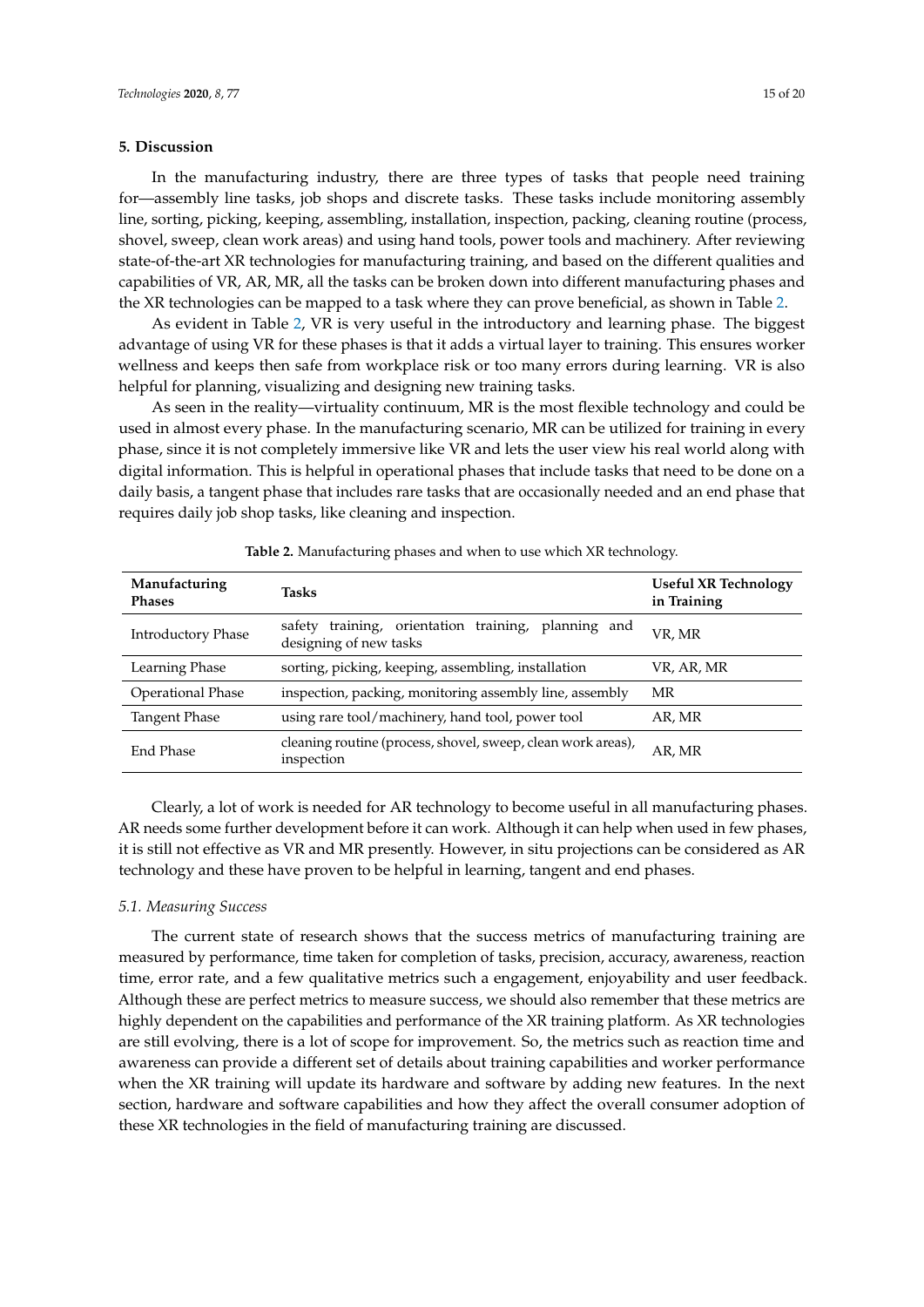## *5.2. Hardware and Software*

XR technologies are here to stay. VR has been around since the 1950s, but recently we have seen a rise in VR applications due to advancement in its hardware. Similarly, AR and MR hardware development has taken up speed. Although the speed of hardware development seems fast, it is not fast enough to solve all user experience problems. The power of XR is to create a sense of presence that can be designed in any way to suit the training requirements. VR, AR, and MR training platforms are only as good as their hardware capabilities. Although we have very good XR headsets in the market, there is still room for improvement on many fronts, such as haptic input/output, reduced latency, less bulky headsets, etc.

The XR technologies for training are not only hardware devices. The capabilities and quality of XR training platforms also depend on the software. Good quality software is needed to run on the hardware, as well as to create the XR content. Major manufacturers of VR—Oculus Rift, Google Cardboard, HTC, Sony, Samsung—often create their own XR authoring content creation tools, but recently we have seen the rise of third party companies offering VR development software. The gap between the growth rate of software and hardware also leads to challenges for creators, as they are constantly learning these new technologies and creating applications with new features and capabilities. XR application creators require professional skills for content generation, full immersion, interactivity, programming and implementation.

Interaction plays a huge role in making any training platform successful. The demand for better interaction hardware and software is higher than ever. Hopefully, we will have better haptic gloves and wearable sensors that reduce the sense gap between the real and virtual worlds, making the experience as real as possible. Until all these domains become mature, the field of research will be too disparate to find out which factors contribute to better training transfer from VR/AR.

#### *5.3. Consumer Adoption*

The progress to head-worn portable XR devices faces huge obstructions in terms of consumer adoption. Unlike other emerging technologies, this requires huge behavioural changes in purchaser conduct. Head-mounted displays (HMDs) are a groundbreaking thought. The rate of consumer adoption of other new technologies in the past, such as television, computer, mobile phones, has been very high compared to the XR technologies. Amongst all XR technologies, the one that is heavy on HMD dependents will have the slowest consumer adoption because of the slow rate of hardware development. Due to these reasons, commercial manufacturing sectors are slow on adopting XR technologies for mass workplace training and these areas remain highly used for research only purposes. Whereas the consumer adoption of mobile-based AR is significantly higher than HMDs because of low hardware barriers. The AR training applications that are non-wearable, low cost, mobile-based or projection-based have higher chances of mass adoption in the new future.

## **6. Conclusions**

Immersive XR technologies are a powerful tool for manufacturing training. As evident based on our discussion above, augmented reality is still lacking behind in major areas of manufacturing training, whereas research in virtual reality applications around the later phases of manufacturing is still unexplored. We also discussed how XR technologies used in other vocational training domains are effective and can be used in training in manufacturing setting, especially because in safety-critical vocations, real-world training is often too complicated, expensive, or risky. In summary, (1) there are multiple paths by which VR, AR, MR training can have a positive impact on manufacturing training, and (2) immersive XR training helps enhance the performance of workers and increases engagement. Automation, use of robots and other new technologies will not replace the requirement for skilled trainers, but rather it will augment the overall performance of the manufacturing industry. All the XR application in training focus on learning and educating the workers and their work is generally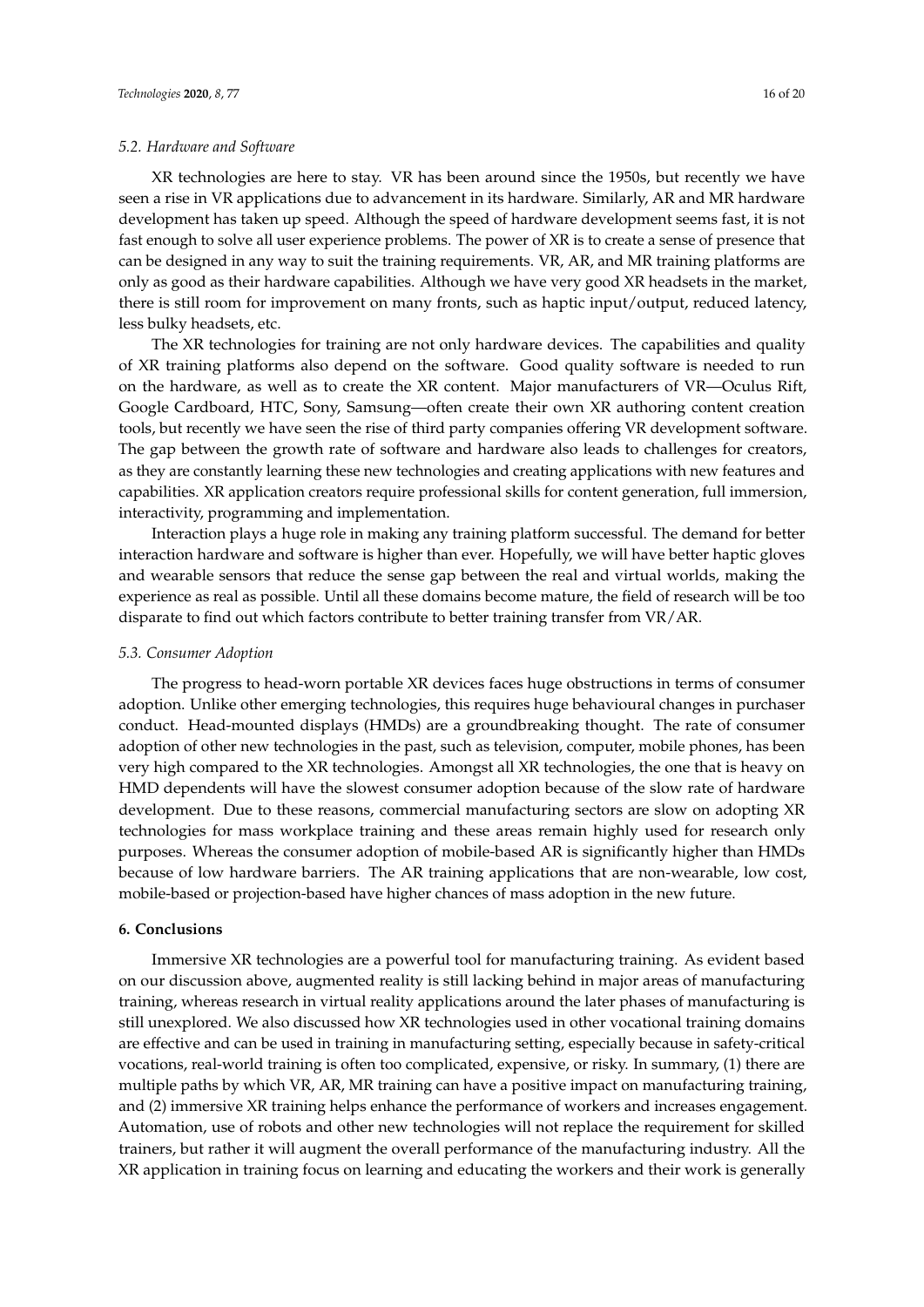comparable to performance after training in a traditional setting. For future work, we conclude that the application of augmented reality in later phases of manufacturing training and the need for adding interaction in the training interface still need to be explored to better understand the impact of imparting training.

**Author Contributions:** Conceptualization, S.D.; methodology, S.D., and F.M.; investigation, resources, data curation, writing—original draft preparation, writing—review and editing: S.D., C.W., V.K., C.S., A.J., H.N. and F.M.; visualization: S.D. and A.J.; supervision: S.D. and F.M.; project administration, S.D. All authors have read and agreed to the published version of the manuscript.

**Funding:** This research was funded by the National Science Foundation (NSF) under award numbers NSF-PFI 1719031.

**Acknowledgments:** The authors would like to thank Maria Kyrarini for proof reading the manuscript.

**Conflicts of Interest:** The authors declare no conflict of interest.

# **References**

- <span id="page-16-0"></span>1. Gennrich, R. TVET: Towards Industrial Revolution 4.0. In Proceedings of the Technical and Vocational Education and Training International Conference (TVETIC 2018), Johor Bahru, Malaysia, 26–27 November 2018; Routledge: Abingdon-on-Thames, UK, 2019; p. 1.
- <span id="page-16-9"></span><span id="page-16-1"></span>2. Erol, S.; Jäger, A.; Hold, P.; Ott, K.; Sihn, W. Tangible Industry 4.0: A scenario-based approach to learning for the future of production. *Procedia CiRp* **2016**, *54*, 13–18. [\[CrossRef\]](http://dx.doi.org/10.1016/j.procir.2016.03.162)
- <span id="page-16-2"></span>3. Lu, Y. Industry 4.0: A survey on technologies, applications and open research issues. *J. Ind. Inf. Integr.* **2017**, *6*, 1–10. [\[CrossRef\]](http://dx.doi.org/10.1016/j.jii.2017.04.005)
- <span id="page-16-3"></span>4. Milgram, P.; Kishino, F. A taxonomy of mixed reality visual displays. *IEICE Trans. Inf. Syst.* **1994**, *77*, 1321–1329.
- <span id="page-16-4"></span>5. Rushmeier, H.; Madathil, K.C.; Hodgins, J.; Mynatt, B.; Derose, T.; Macintyre, B. Content Generation for Workforce Training. *arXiv* **2019**, arXiv:1912.05606.
- <span id="page-16-5"></span>6. Mital, A.; Pennathur, A.; Huston, R.; Thompson, D.; Pittman, M.; Markle, G.; Kaber, D.; Crumpton, L.; Bishu, R.; Rajurkar, K.; et al. The need for worker training in advanced manufacturing technology (AMT) environments: A white paper. *Int. J. Ind. Ergon.* **1999**, *24*, 173–184. [\[CrossRef\]](http://dx.doi.org/10.1016/S0169-8141(98)00024-9)
- <span id="page-16-6"></span>7. Fast-Berglund, Å.; Gong, L.; Li, D. Testing and validating Extended Reality (xR) technologies in manufacturing. *Procedia Manuf.* **2018**, *25*, 31–38. [\[CrossRef\]](http://dx.doi.org/10.1016/j.promfg.2018.06.054)
- <span id="page-16-7"></span>8. Pavlik, J.V. Experiential media and transforming storytelling: A theoretical analysis. *J. Creat. Ind. Cult. Stud.—JOCIS* **2018**, 046–067.
- <span id="page-16-8"></span>9. Milgram, P.; Takemura, H.; Utsumi, A.; Kishino, F. Augmented reality: A class of displays on the reality-virtuality continuum. In *Telemanipulator and Telepresence Technologies*; International Society for Optics and Photonics: Bellingham, WA, USA, 1995; Volume 2351, pp. 282–292.
- 10. McMillan, K.; Flood, K.; Glaeser, R. Virtual reality, augmented reality, mixed reality, and the marine conservation movement. *Aquat. Conserv. Mar. Freshw. Ecosyst.* **2017**, *27*, 162–168. [\[CrossRef\]](http://dx.doi.org/10.1002/aqc.2820)
- <span id="page-16-10"></span>11. Numfu, M.; Riel, A.; Noël, F. Virtual Reality Based Digital Chain for Maintenance Training. *Procedia CIRP* **2019**, *84*, 1069–1074. [\[CrossRef\]](http://dx.doi.org/10.1016/j.procir.2019.04.268)
- <span id="page-16-11"></span>12. Hirt, C.; Holzwarth, V.; Gisler, J.; Schneider, J.; Kunz, A. Virtual Learning Environment for an Industrial Assembly Task. In Proceedings of the 2019 IEEE 9th International Conference on Consumer Electronics (ICCE-Berlin), Berlin, Germany, 8–11 September 2019; pp. 337–342.
- <span id="page-16-12"></span>13. Winther, F.; Ravindran, L.; Svendsen, K.P.; Feuchtner, T. Design and Evaluation of a VR Training Simulation for Pump Maintenance. In *Extended Abstracts of the 2020 CHI Conference on Human Factors in Computing Systems*; Association for Computing Machinery: New York, NY, USA, 2020; pp. 1–8.
- <span id="page-16-13"></span>14. Murcia López, M. The Effectiveness of Training in Virtual Environments. Ph.D. Thesis, UCL (University College London), London, UK, 2018.
- <span id="page-16-14"></span>15. Vélaz, Y.; Rodríguez Arce, J.; Gutiérrez, T.; Lozano-Rodero, A.; Suescun, A. The influence of interaction technology on the learning of assembly tasks using virtual reality. *J. Comput. Inf. Sci. Eng.* **2014**, *14*. [\[CrossRef\]](http://dx.doi.org/10.1115/1.4028588)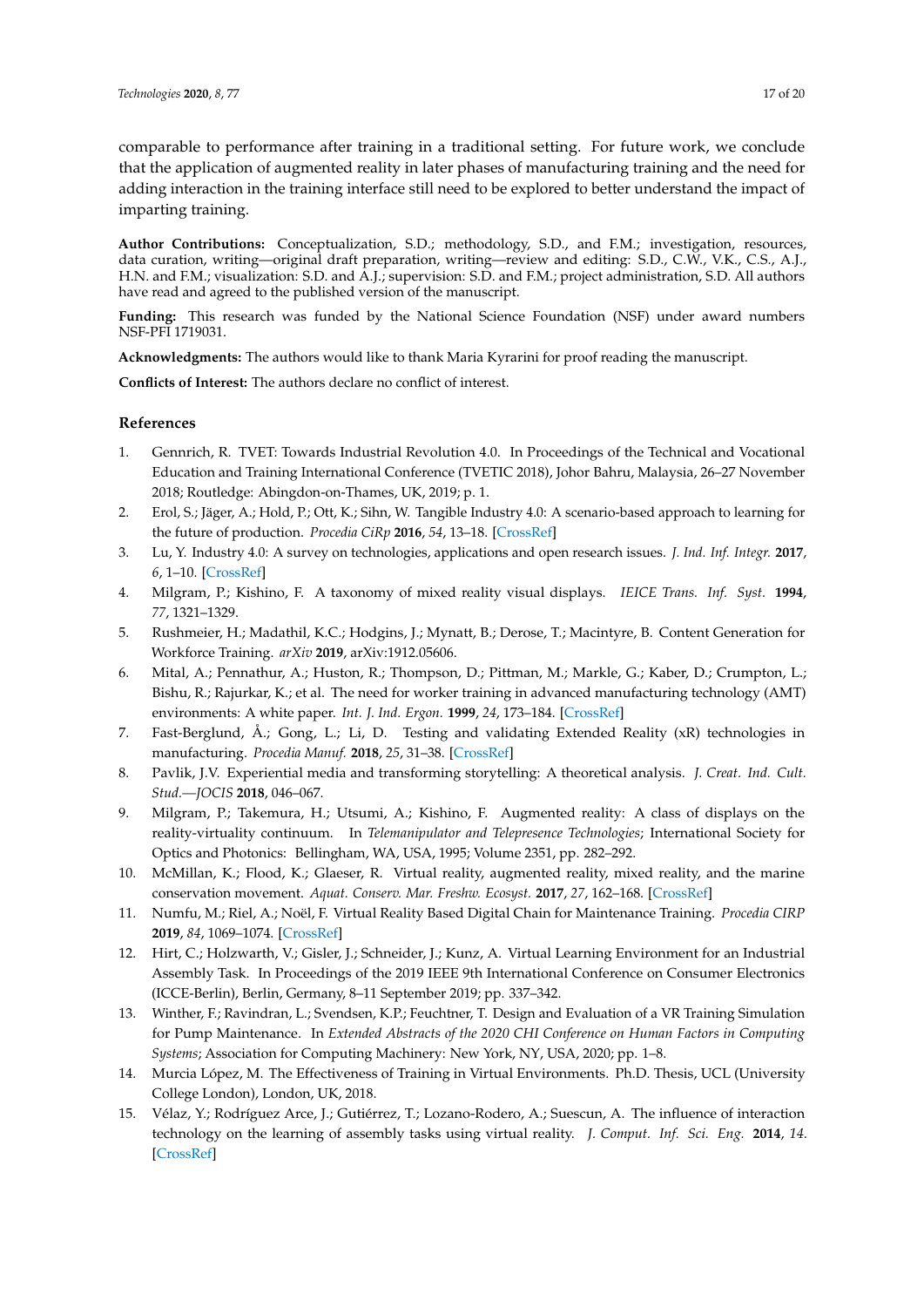- <span id="page-17-0"></span>16. Pan, Y.; Steed, A. Avatar type affects performance of cognitive tasks in virtual reality. In Proceedings of the 25th ACM Symposium on Virtual Reality Software and Technology, Sydney, Australia, 12–15 November 2019; pp. 1–4.
- <span id="page-17-1"></span>17. Salah, B.; Abidi, M.H.; Mian, S.H.; Krid, M.; Alkhalefah, H.; Abdo, A. Virtual reality-based engineering education to enhance manufacturing sustainability in industry 4.0. *Sustainability* **2019**, *11*, 1477. [\[CrossRef\]](http://dx.doi.org/10.3390/su11051477)
- <span id="page-17-2"></span>18. Smith, J.W.; Salmon, J.L. Development and Analysis of Virtual Reality Technician-Training Platform and Methods. In Proceedings of the Interservice/Industry Training, Simulation, and Education Conference (I/ITSEC), Orlando, FL, USA, 27 November–1 December 2017.
- <span id="page-17-3"></span>19. Pérez, L.; Diez, E.; Usamentiaga, R.; García, D.F. Industrial robot control and operator training using virtual reality interfaces. *Comput. Ind.* **2019**, *109*, 114–120. [\[CrossRef\]](http://dx.doi.org/10.1016/j.compind.2019.05.001)
- <span id="page-17-4"></span>20. Matsas, E.; Vosniakos, G.C.; Batras, D. Modelling simple human-robot collaborative manufacturing tasks in interactive virtual environments. In Proceedings of the 2016 Virtual Reality International Conference, Laval, France, 23–25 March 2016; pp. 1–4.
- <span id="page-17-5"></span>21. Gammieri, L.; Schumann, M.; Pelliccia, L.; Di Gironimo, G.; Klimant, P. Coupling of a redundant manipulator with a virtual reality environment to enhance human-robot cooperation. *Procedia CIRP* **2017**, *62*, 618–623. [\[CrossRef\]](http://dx.doi.org/10.1016/j.procir.2016.06.056)
- <span id="page-17-6"></span>22. Werrlich, S.; Nguyen, P.A.; Notni, G. Evaluating the training transfer of Head-Mounted Display based training for assembly tasks. In Proceedings of the 11th PErvasive Technologies Related to Assistive Environments Conference, Corfu, Greece, 26–29 June 2018; pp. 297–302.
- <span id="page-17-7"></span>23. Hoover, M. An Evaluation of the Microsoft HoloLens for a Manufacturing-Guided Assembly Task. Master's Thesis, Iowa State University, Ames, IA, USA, 2018.
- <span id="page-17-8"></span>24. Aromaa, S.; Väätänen, A.; Kaasinen, E.; Uimonen, M.; Siltanen, S. Human Factors and Ergonomics Evaluation of a Tablet Based Augmented Reality System in Maintenance Work. In Proceedings of the 22nd International Academic Mindtrek Conference, Tampere, Finland, 10–11 October 2018; pp. 118–125.
- <span id="page-17-9"></span>25. Heinz, M.; Büttner, S.; Röcker, C. Exploring training modes for industrial augmented reality learning. In Proceedings of the 12th ACM International Conference on PErvasive Technologies Related to Assistive Environments, Rhodes, Greece, 5–7 June 2019; pp. 398–401.
- <span id="page-17-10"></span>26. Sirakaya, M.; Kilic Cakmak, E. Effects of augmented reality on student achievement and self-efficacy in vocational education and training. *Int. J. Res. Vocat. Educ. Train.* **2018**, *5*, 1–18. [\[CrossRef\]](http://dx.doi.org/10.13152/IJRVET.5.1.1)
- <span id="page-17-11"></span>27. Murauer, N.; Müller, F.; Günther, S.; Schön, D.; Pflanz, N.; Funk, M. An analysis of language impact on augmented reality order picking training. In Proceedings of the 11th PErvasive Technologies Related to Assistive Environments Conference, Corfu, Greece, 26–29 June 2018; pp. 351–357.
- <span id="page-17-12"></span>28. Gonzalez-Franco, M.; Pizarro, R.; Cermeron, J.; Li, K.; Thorn, J.; Hutabarat, W.; Tiwari, A.; Bermell-Garcia, P. Immersive mixed reality for manufacturing training. *Front. Robot. AI* **2017**, *4*, 3. [\[CrossRef\]](http://dx.doi.org/10.3389/frobt.2017.00003)
- <span id="page-17-13"></span>29. Reyes, A.C.C.; Del Gallego, N.P.A.; Deja, J.A.P. Mixed Reality Guidance System for Motherboard Assembly Using Tangible Augmented Reality. In Proceedings of the 2020 4th International Conference on Virtual and Augmented Reality Simulations, Sydney, Australia, 14–16 February 2020; pp. 1–6.
- <span id="page-17-14"></span>30. Rokhsaritalemi, S.; Sadeghi-Niaraki, A.; Choi, S.M. A Review on Mixed Reality: Current Trends, Challenges and Prospects. *Appl. Sci.* **2020**, *10*, 636. [\[CrossRef\]](http://dx.doi.org/10.3390/app10020636)
- <span id="page-17-15"></span>31. Kueider, A.M.; Parisi, J.M.; Gross, A.L.; Rebok, G.W. Computerized cognitive training with older adults: A systematic review. *PLoS ONE* **2012**, *7*, e40588. [\[CrossRef\]](http://dx.doi.org/10.1371/journal.pone.0040588)
- <span id="page-17-16"></span>32. Imran, M.; Heimes, A.; Vorländer, M. Real-time building acoustics noise auralization and evaluation of human cognitive performance in virtual reality. In Proceedings of the (DAGA 2019)—45th Jahrestagung für Akustik, Rostock, Germany, 19–21 March 2019; pp. 18–21.
- <span id="page-17-17"></span>33. Kotranza, A.; Lind, D.S.; Pugh, C.M.; Lok, B. Real-time in-situ visual feedback of task performance in mixed environments for learning joint psychomotor-cognitive tasks. In Proceedings of the 2009 8th IEEE International Symposium on Mixed and Augmented Reality, Orlando, FL, USA, 19–22 October 2009; pp. 125–134.
- <span id="page-17-18"></span>34. Papakostas, M.; Tsiakas, K.; Abujelala, M.; Bell, M.; Makedon, F. v-cat: A cyberlearning framework for personalized cognitive skill assessment and training. In Proceedings of the 11th PErvasive Technologies Related to Assistive Environments Conference, Corfu, Greece, 26–29 June 2018; pp. 570–574.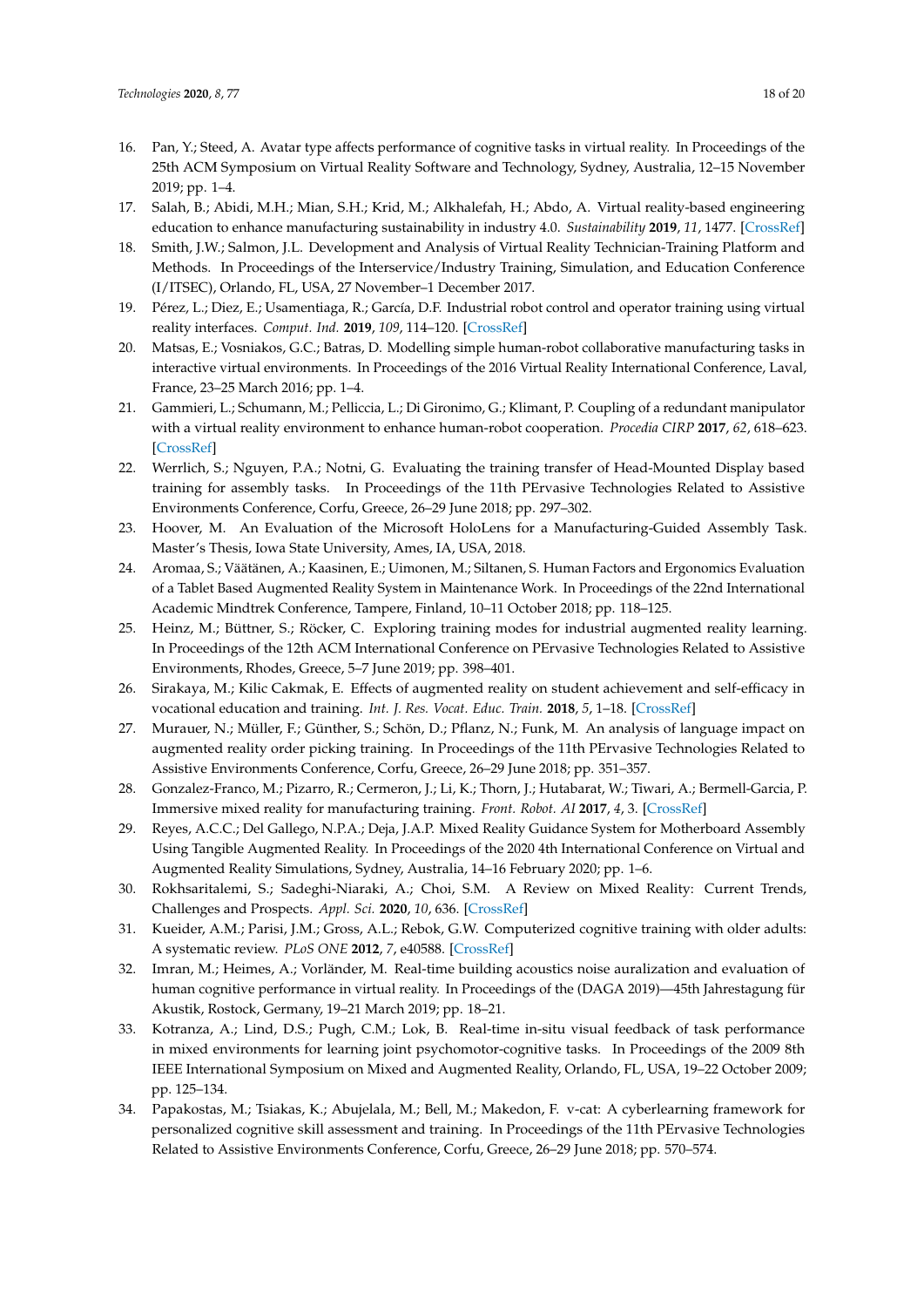- <span id="page-18-0"></span>35. Augstein, M.; Neumayr, T.; Karlhuber, I.; Dielacher, S.; Öhlinger, S.; Altmann, J. Training of cognitive performance in complex tasks with a tabletop-based rehabilitation system. In Proceedings of the 2015 International Conference on Interactive Tabletops & Surfaces, Funchal, Portugal, 15–18 November 2015; pp. 15–24.
- <span id="page-18-1"></span>36. Sharma, K.; Niforatos, E.; Giannakos, M.; Kostakos, V. Assessing Cognitive Performance Using Physiological and Facial Features: Generalizing Across Contexts. Available online: [https://dl.acm.org/doi/abs/10.1145/](https://dl.acm.org/doi/abs/10.1145/3411811) [3411811](https://dl.acm.org/doi/abs/10.1145/3411811) (accessed on 20 October 2020).
- <span id="page-18-2"></span>37. Costa, J.; Guimbretière, F.; Jung, M.F.; Choudhury, T. Boostmeup: Improving cognitive performance in the moment by unobtrusively regulating emotions with a smartwatch. In Proceedings of the ACM on Interactive, Mobile, Wearable and Ubiquitous Technologies, London, UK, 9–14 September 2019; Volume 3, pp. 1–23.
- <span id="page-18-3"></span>38. Kaplan, A.D.; Cruit, J.; Endsley, M.; Beers, S.M.; Sawyer, B.D.; Hancock, P. The Effects of Virtual Reality, Augmented Reality, and Mixed Reality as Training Enhancement Methods: A Meta-Analysis. *Hum. Factors* **2020**, 0018720820904229. [\[CrossRef\]](http://dx.doi.org/10.1177/0018720820904229)
- <span id="page-18-4"></span>39. Farra, S.; Miller, E.; Timm, N.; Schafer, J. Improved training for disasters using 3-D virtual reality simulation. *West. J. Nurs. Res.* **2013**, *35*, 655–671. [\[CrossRef\]](http://dx.doi.org/10.1177/0193945912471735)
- <span id="page-18-5"></span>40. Werrlich, S.; Eichstetter, E.; Nitsche, K.; Notni, G. An overview of evaluations using augmented reality for assembly training tasks. *Int. J. Comput. Inf. Eng.* **2017**, *11*, 1068–1074.
- <span id="page-18-6"></span>41. Makhataeva, Z.; Varol, H.A. Augmented Reality for Robotics: A Review. *Robotics* **2020**, *9*, 21. [\[CrossRef\]](http://dx.doi.org/10.3390/robotics9020021)
- <span id="page-18-7"></span>42. Hernoux, F.; Nyiri, E.; Gibaru, O. Virtual reality for improving safety and collaborative control of industrial robots. In Proceedings of the 2015 Virtual Reality International Conference, Laval, France, 8–10 April 2015; pp. 1–6.
- <span id="page-18-8"></span>43. Murcia-Lopez, M.; Steed, A. A comparison of virtual and physical training transfer of bimanual assembly tasks. *IEEE Trans. Vis. Comput. Graph.* **2018**, *24*, 1574–1583. [\[CrossRef\]](http://dx.doi.org/10.1109/TVCG.2018.2793638) [\[PubMed\]](http://www.ncbi.nlm.nih.gov/pubmed/29543175)
- <span id="page-18-9"></span>44. Zhang, G.; Hansen, J.P. A Virtual Reality Simulator for Training Gaze Control of Wheeled Tele-Robots. In Proceedings of the 25th ACM Symposium on Virtual Reality Software and Technology, Sydney, Australia, 12–15 November 2019; pp. 1–2.
- <span id="page-18-10"></span>45. Stănică, I.C.; Moldoveanu, F.; Dascălu, M.I.; Moldoveanu, A.; Portelli, G.P.; Bodea, C.N. VR System for Neurorehabilitation: Where Technology Meets Medicine for Empowering Patients and Therapists in the Rehabilitation Process. In Proceedings of the 6th Conference on the Engineering of Computer Based Systems, Bucharest, Romania, 2–3 September 2019; pp. 1–7.
- <span id="page-18-11"></span>46. Caserman, P.; Krabbe, P.; Wojtusch, J.; von Stryk, O. Real-time step detection using the integrated sensors of a head-mounted display. In Proceedings of the 2016 IEEE International Conference on Systems, Man, and Cybernetics (SMC), Budapest, Hungary, 9–12 October 2016; pp. 003510–003515.
- <span id="page-18-12"></span>47. Hunt, C.L.; Sharma, A.; Osborn, L.E.; Kaliki, R.R.; Thakor, N.V. Predictive trajectory estimation during rehabilitative tasks in augmented reality using inertial sensors. In Proceedings of the 2018 IEEE Biomedical Circuits and Systems Conference (BioCAS), Cleveland, OH, USA, 17–19 October 2018; pp. 1–4.
- <span id="page-18-13"></span>48. Alberto, B.; Daniel, P.; Riccardo, Z.; Arsiwalla, X.D.; Pedro, O.; Lanata, A.; Mazzei, D.; Tognetti, A.; Greco, A.; Carbonaro, N.; et al. Interpreting psychophysiological states using unobtrusive wearable sensors in virtual reality. In Proceedings of the 7th International Conference on Advances in Computer-Human Interactions (ACHI 2014), Barcelona, Spain, 23–27 March 2014; pp. 331–336.
- <span id="page-18-14"></span>49. Marín-Morales, J.; Higuera-Trujillo, J.L.; Greco, A.; Guixeres, J.; Llinares, C.; Scilingo, E.P.; Alcañiz, M.; Valenza, G. Affective computing in virtual reality: Emotion recognition from brain and heartbeat dynamics using wearable sensors. *Sci. Rep.* **2018**, *8*, 1–15. [\[CrossRef\]](http://dx.doi.org/10.1038/s41598-018-32063-4) [\[PubMed\]](http://www.ncbi.nlm.nih.gov/pubmed/30209261)
- <span id="page-18-15"></span>50. Limbu, B.; Fominykh, M.; Klemke, R.; Specht, M.; Wild, F. Supporting training of expertise with wearable technologies: The WEKIT reference framework. In *Mobile and Ubiquitous Learning*; Springer: Berlin, Germany, 2018; pp. 157–175.
- <span id="page-18-16"></span>51. Lerner, D.; Mohr, S.; Schild, J.; Göring, M.; Luiz, T. An Immersive Multi-User Virtual Reality for Emergency Simulation Training: Usability Study. *JMIR Serious Games* **2020**, *8*, e18822. [\[CrossRef\]](http://dx.doi.org/10.2196/18822) [\[PubMed\]](http://www.ncbi.nlm.nih.gov/pubmed/32735548)
- <span id="page-18-17"></span>52. Pedram, S.; Palmisano, S.; Skarbez, R.; Perez, P.; Farrelly, M. Investigating the process of mine rescuers' safety training with immersive virtual reality: A structural equation modelling approach. *Comput. Educ.* **2020**, *153*, 103891. [\[CrossRef\]](http://dx.doi.org/10.1016/j.compedu.2020.103891)